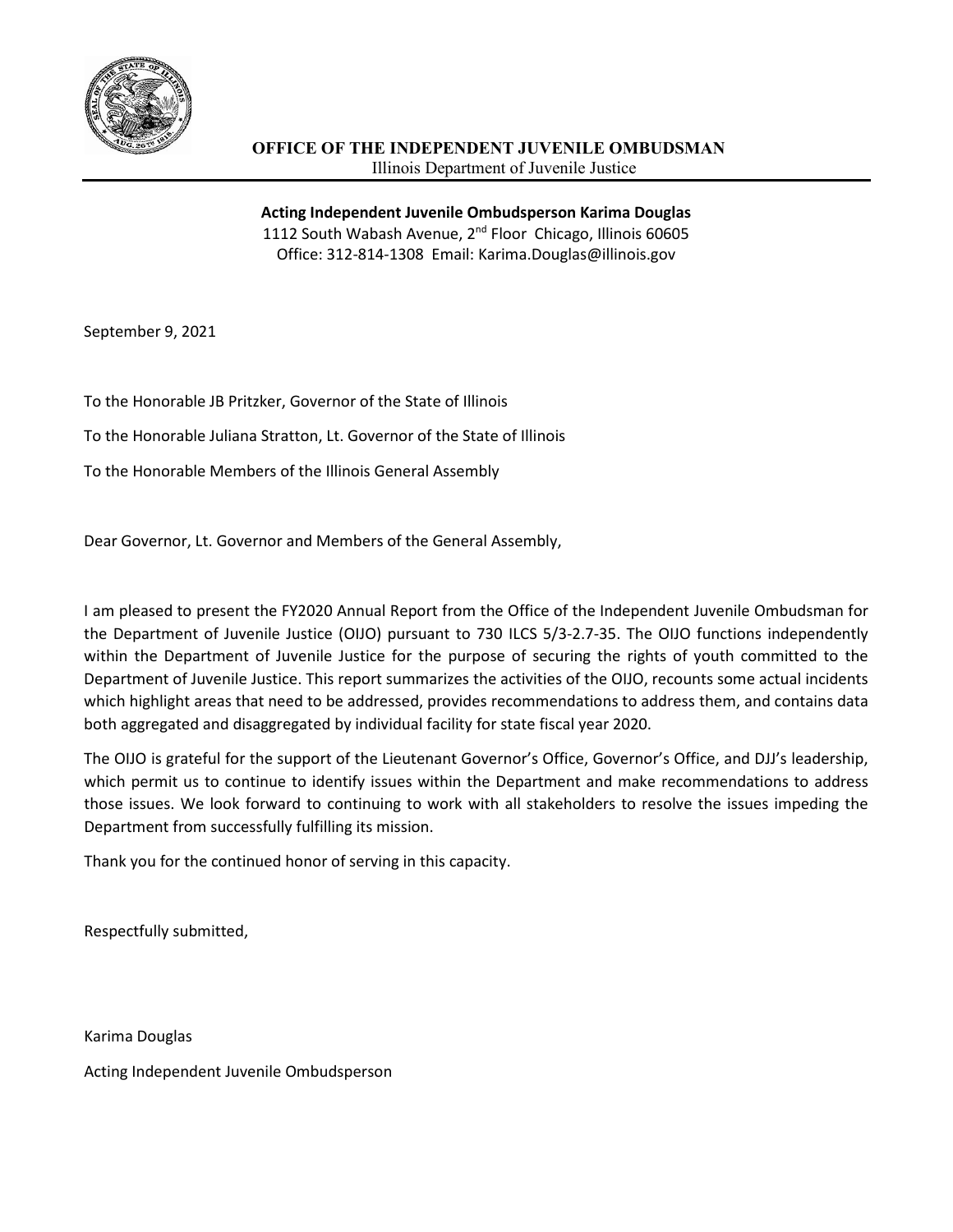#### **Introduction: An Inflection Point**

FY2020 was a year of transition- progress and turmoil- for the world. DJJ and the work of this Office was no exception. At the beginning of the year, July 2019, DJJ held a total of 264 youth in its five secure facilities. By the end of the year, June 2020, there was a total of 103 youth in custody. Looking at those numbers and the swift response to the relatively uncharted territory of a global pandemic, we genuinely applaud progress. FY2020 also ended in the midst of widespread protest against racism and police violence spotlighting the voices of young people in desperate need for justice. DJJ's Director, Heidi Mueller, called this time an "inflection point" for the Department and we agree. As the numbers of youth in custody decreases, we call attention to the voices of the youth who remain, and the youth released home to uncertainty. Their needs, their grievances, their calls for justice are louder and clearer now and we owe it to them to listen. Our work, our responsibility at this inflection point is to not just listen, but to amplify and respond.

This is the annual report submitted by the Office of the Independent Juvenile Ombudsperson (OIJO) to the Honorable JB Pritzker, Governor of the State of Illinois, Honorable Juliana Stratton, Lieutenant Governor of the State of Illinois and the Illinois General Assembly, summarizing the activities done in furtherance of the purpose of the OIJO pursuant to 730 ILCS 5/3-2.7-35. This report covers state fiscal year 2020 (July 1, 2019 - June 30, 2020) the period hereafter known as FY2020.

### **Office of the Independent Juvenile Ombudsperson**

#### **Background**

The Office of the Independent Juvenile Ombudsperson was created by statute in 2014. In 2015, Governor Bruce Rauner appointed the first and only Ombudsperson for the first term ending in February 2017. Kathleen Bankhead continued to serve in that capacity through Fiscal Year 2020. The Office of the Independent Juvenile Ombudsperson was created as a parallel entity with the Department of Juvenile Justice for the purpose of securing the rights of youth committed to the Department.<sup>[1](#page-1-0)</sup> The Ombudsperson reports directly to the Governor and "may only be removed by the Governor for incompetency, malfeasance, neglect of duty, or conviction of a felony.<sup>[2](#page-1-1)</sup> Cases of severe abuse or injury of a youth, serious misconduct by staff, as well as other special circumstances identified by the Ombudsperson must immediately be reported to the Governor and Director of IDJJ.<sup>[3](#page-1-2)</sup> The Independent Juvenile Ombudsperson provides an Annual Report summarizing the activities and findings of the Office to the General Assembly and the Governor. [4](#page-1-3)

<span id="page-1-0"></span><sup>1</sup> 730 ILCS 5/3-2.7-5

<span id="page-1-1"></span><sup>2</sup> 730 ILCS 5/3-2.7-15

<span id="page-1-2"></span><sup>3</sup> 730 LCS 5/3-2.7-25 (c)

<span id="page-1-3"></span><sup>4</sup> 730 ILCS 5/3-2.7-35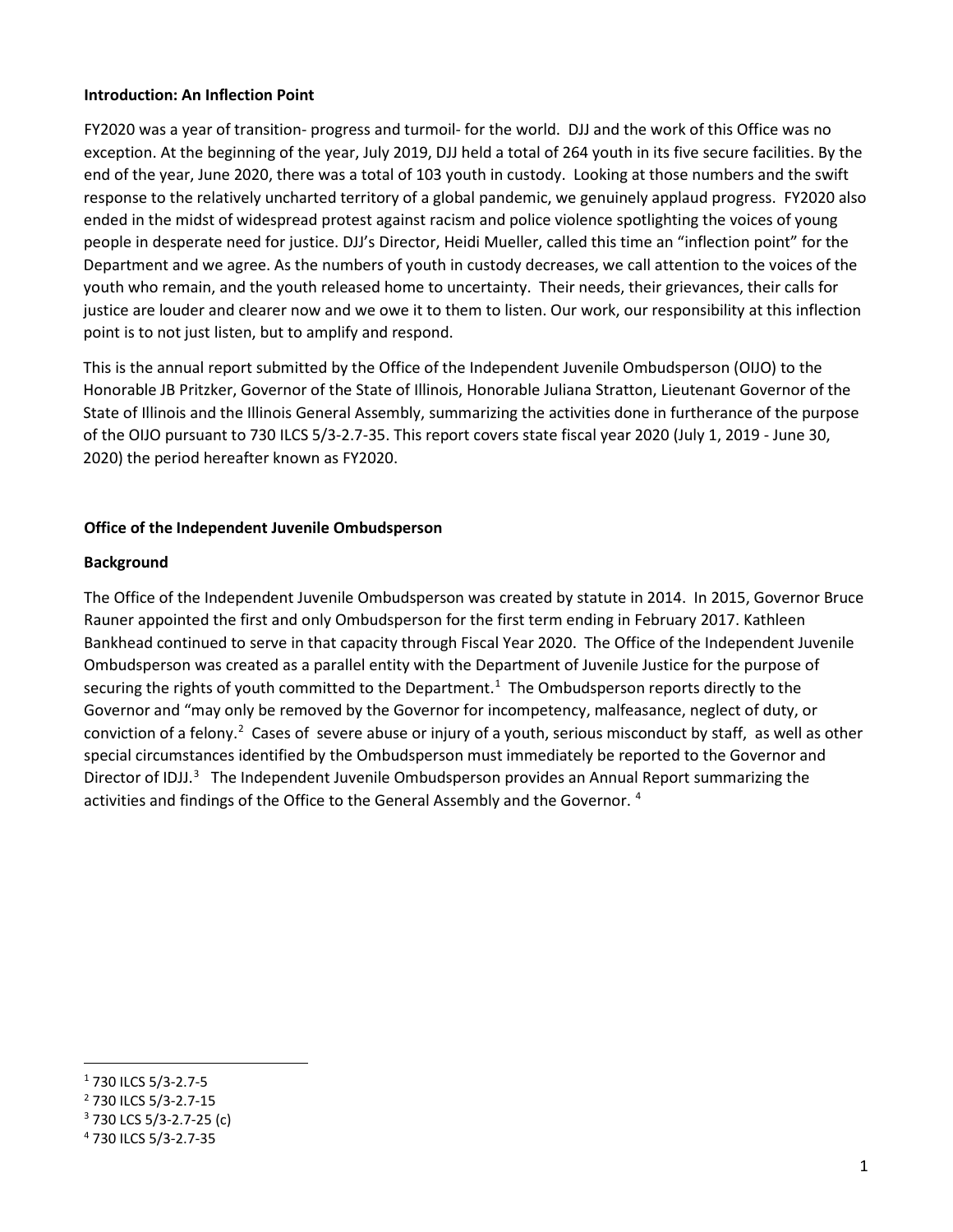## **Duties of the Office of the Independent Juvenile Ombudsperson**

- Review and monitor the implementation of rules and standards established by the Department of Juvenile Justice.
- Evaluate the delivery of services to youth.
- Provide assistance to a youth or family who are determined to be in need of assistance.
- Investigate and attempt to resolve complaints when a youth or family is in need of assistance or a systemic issue regarding the provision of services is raised.
- Review and periodically inspect the facilities and procedures of any facility in which a youth is placed.
- Be accessible to and meet confidentially and regularly with youth to inform them about pertinent laws, rules and policies, and their rights.
- Report certain types of serious concerns immediately to the Director of DJJ and the Governor.<sup>[5](#page-2-0)</sup>
- Refer alleged criminal behavior and violations of the State Officials and Employee Ethics Act to the Illinois State Police, and the Executive Inspector General respectively.
- The Ombudsperson is a mandated reporter and reports allegations of abuse and/or neglect to the Department of Children and Family Services Hotline.
- Promote awareness of the Ombudsperson's Office among the public and youth.
- Develop and make available a complaint process for youth and anyone complaining on behalf of a youth.
- Notify the guardian ad litem and attorney, parent or guardian of a critical incident involving a youth and provide a copy of the critical incident report upon request.

# **Rights of the Office of the Independent Juvenile Ombudsperson**

- Review court files of youth.
- Recommend policies, rules, and legislation designed to protect youth.
- Make appropriate referrals.
- Attend internal administrative and disciplinary hearings and advocate for the best interest of youth when necessary.
- Contact or consult with an administrator, employee, youth, parent or expert.
- Have confidential and privileged communication initiated by youth in person, by phone, by mail or any other means at any time.
- Have full and unannounced access to youth and Department facilities at any time.
- Have appropriate meeting space in the facility that preserves confidentiality.
- Participate in professional development and appropriate professional training.
- Receive copies of critical incident reports.

<span id="page-2-0"></span> $5$  730 ILCS 5/3-2.7-25(c)(1) – (5)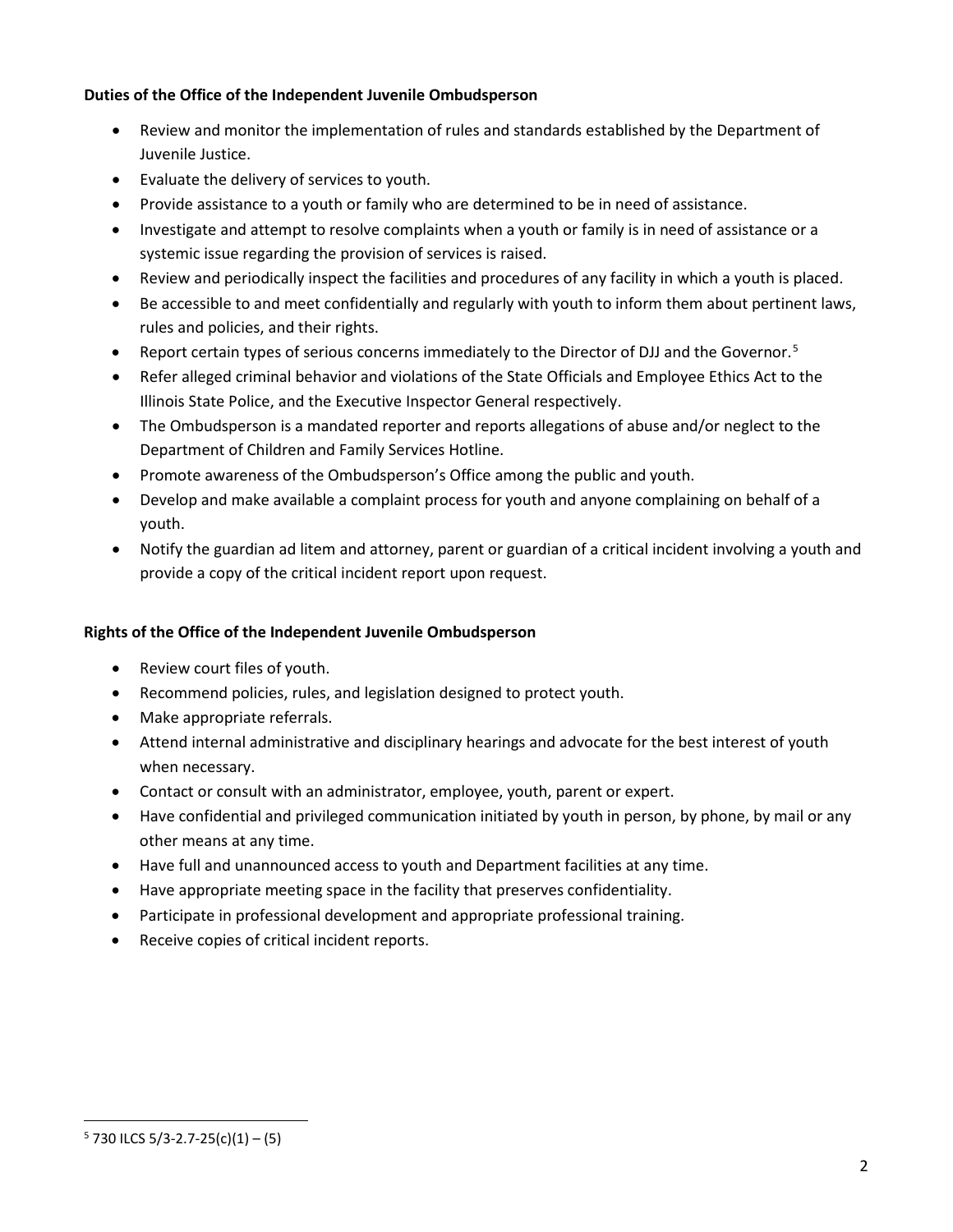## **Language and Methodology**

Issues are generally problems or topics of concern for youth wherein they need help seeking a resolution. Inquiries are questions posed by youth that may not rise to the level of a problem but where they need a specific answer or reference. Complaints are formal written memos from the Ombudsperson's Office to the IDJJ Director and Executive Leadership regarding serious issues that were ongoing and could not be resolved informally, presented a systemic problem and/or a complainant requested that a written complaint be filed. Formal complaints were typically investigated by the Office and discussed with DJJ leadership before they issued a written response. When necessary, a few complaints were forwarded to and investigated by external entities.<sup>[6](#page-3-0)</sup> Most complaints were addressed and resolved in less than 30 days.

Most of the issues reported to the Ombudsperson were addressed informally by referral to Illinois Youth Center administrators or DJJ Executive Staff. This approach generally resulted in prompt resolutions. Youth and/or family members were advised of the responses in person, by letter, email or telephone call.

The OIJO has no authority to order DJJ to change a decision or alter a policy or practice. Rather, the Ombudsperson brings to the attention of DJJ leadership issues involving the rights of committed youth, fairness in the access and application of services, policies and practices and other matters that warrant the Office's involvement. Finally, the annual report is a tool for the OIJO to reveal complaints of violations of youth rights, unfair practices and systemic issues to the Governor, Lt. Governor, General Assembly and the public.

<span id="page-3-0"></span><sup>6</sup> Illinois Department of Corrections, Illinois State Police, Illinois Department of Children and Family Services, etc.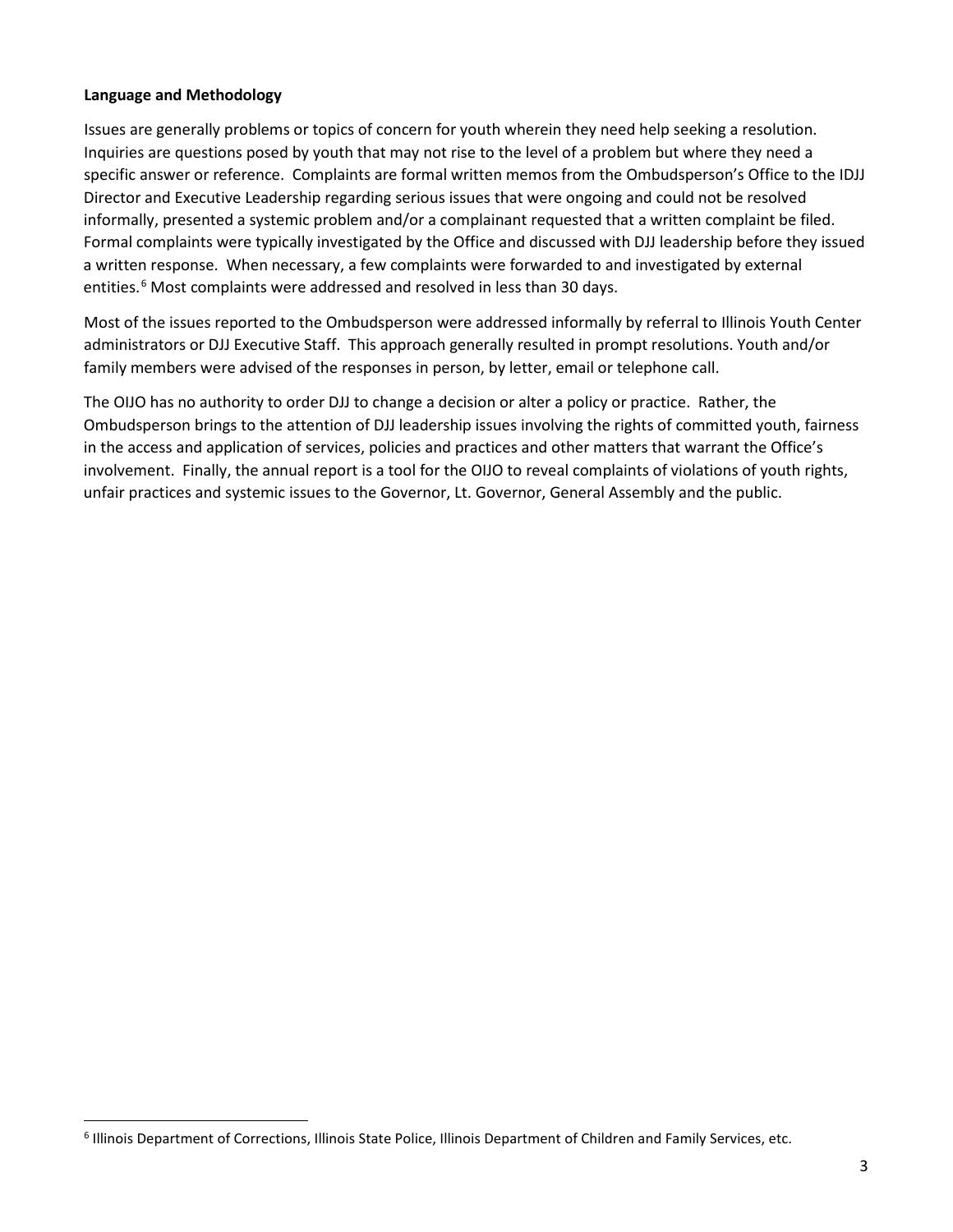#### **Fiscal Year 2020 Summary of Activities**

#### **Visits**

In-person youth facility visits are critical to the work of the OIJO. Over the course of FY2020 the Ombudsperson and Deputy Ombudsperson met regularly with youth in person at each of the five Illinois Youth Centers. Visits often include one-on-one conversations between the OIJO staff and young people on their living units or in small office settings. These visits serve as opportunities for the Ombudsperson and Deputy Ombudsperson to introduce the Office, its roles and responsibilities to new youth shortly after they are admitted to IDJJ. Visits also provide opportunities for OIJO staff to privately learn about and follow-up on issues, inquiries and complaints initiated by phone call or via voicemail. An in-person visit allows for more in-depth conversation between youth, Ombudspersons, facility staff and administrators. During these visits OIJO staff continue to build safe relationships with youth face to face, open up the lines of communication for more sensitive issues youth may not be comfortable discussing by phone or in writing, and allows OIJO staff to observe, in real time, the youth's living, working and learning conditions. During FY2020, the OIJO made a total of 80 trips to Illinois Youth Centers and made 1,176 one-on-one contacts with youth. Additionally, the Ombudsperson and Deputy Ombudsperson regularly attended special programs at Illinois Youth Centers such as graduation ceremonies, youth performances and the grand openings of the barber/cosmetology schools at IYC Warrenville and IYC Chicago. Please see pages 5-6 for the detailed breakdown of these visits by date and facility. From March through June 2020, as a precaution due to COVID-19, the Ombudsperson conducted virtual visits via WebEx with youth at IYC Harrisburg and IYC Pere Marquette. The calls were done with youth alone on camera in a private conference room or counselor's office.

#### **Calls**

Over the course of FY2020, we took a total of 1,048 calls from youth in IDJJ facilities as well as youth out in communities on aftercare. Youth in DJJ custody and on aftercare, their family members and others calling on their behalf could reach the OIJO by telephone seven days a week. All calls from Illinois Youth Centers remain free, unmonitored, and unrecorded to maintain the confidentiality of the Office. Youth have access to Securus operated phones in common areas of each of their living units. Many of the issues detailed in this report span phone calls and in-person visits. For the purposes of this report and to limit duplicate statistics, our Office records the number of issues based on our formal and informal inquiries and complaints to the Department rather than how often the issues are discussed by phone.

#### **Community Outreach and Support**

The Ombudsperson's Office is also tasked with promoting awareness of the Office and supporting youth and their families in community. The staff make a point of engaging with communities where youth most often return like Cook County, Winnebago County, Central and Southern Illinois. The Ombudsperson and Deputy Ombudsperson supported youth at their court appearances twelve times in FY2020 in Chicago, Rockford, and Mount Vernon, Illinois. The OIJO also presented to the incoming IDJJ interns at their academy, educating them about the function of the Office twice during the year. The Ombudsperson presented to Kennedy King College and Northwestern Law students about the work of the Office and the integral role restorative justice can play in juvenile justice system reform. The Ombudsperson and Deputy Ombudsperson also participated in several restorative justice peacekeeping circles in Chicago at Precious Blood Ministry of Reconciliation.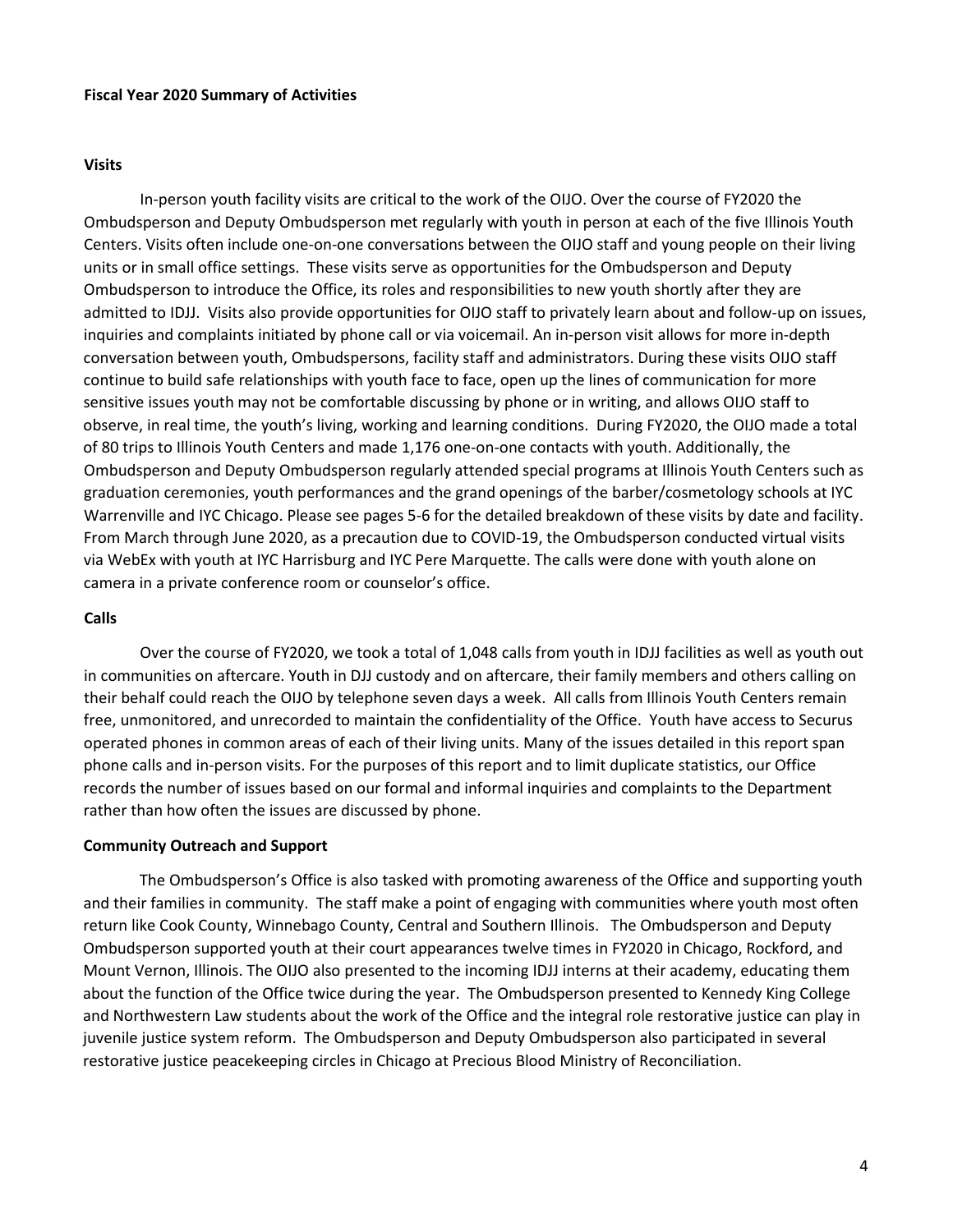# **FY2020 Visits**

# **IYC Chicago**

# **IYC Harrisburg**

| <b>Date</b>               | <b>Number of Contacts</b> | <b>Date</b>         | <b>Number of Contacts</b> |
|---------------------------|---------------------------|---------------------|---------------------------|
| 7/17/19<br>1.             | 15                        | 1.<br>7/17/2019     | 10                        |
| 8/15/19<br>2.             | 11                        | 7/18/2019<br>2.     | 13                        |
| 9/20/19<br>3.             | 6                         | 3.<br>7/29/2019     | 33                        |
| 10/18/19<br>4.            | 4                         | 7/30/2019<br>4.     | 47                        |
| 11/8/19<br>5.             | 17                        | 7/31/2019<br>5.     | $2^{\circ}$               |
| 12/13/19<br>6.            | 8                         | 6. 8/14/2019        | 19                        |
| 12/19/19<br>7.            | 6                         | 7. 8/29/2019        | 21                        |
| 12/20/19<br>8.            | 15                        | 8. 9/9/2019         | 17                        |
| 1/17/20<br>9.             | 3                         | 10/10/2019<br>9.    | 31                        |
| 10. 1/24/20               | 10                        | 10. 11/20/2019      | 36                        |
| 11.3/4/20                 | 6                         | 11. 11/21/2019      | 23                        |
| 12. 3/31/20               | 12                        | 12. 12/4/2019       | 79                        |
| 13. 4/27/20               | $\overline{2}$            | 13. 12/5/2019       | 6                         |
| 14. 5/20/20               | 13                        | 14. 12/23/2019      | 16                        |
| 15. 6/19/20               | 11                        | 15. 12/24/2019      | $\overline{7}$            |
|                           |                           | 16. 1/7/2020        | 23                        |
| <b>Total Visits</b>       | 15                        | 17. 1/29/2020       | 22                        |
| <b>Total Youth</b>        | 139                       | 18. 1/30/2020       | 22                        |
|                           |                           | 19. 2/10/2020       | 32                        |
| <b>IYC Warrenville</b>    |                           | 20. 2/11/2020       | 30                        |
|                           |                           | 21. 2/13/2020       | 4                         |
| <b>Date</b>               | <b>Number of Contacts</b> | 22. 4/1/2020*       | 18                        |
|                           |                           | 23. 4/23/2020*      | 18                        |
| 7/11/19<br>1.             | 8                         | 24. 5/29/2020*      | $11/8^7$                  |
| 8/21/19<br>2.             | 9                         | 25. 6/24/2020*      | 13                        |
| 10/17/19<br>3.            | 4                         | 26. 6/30/2020*      | 9                         |
| 12/5/19<br>4.<br>12/17/19 | 12                        |                     |                           |
| 5.                        | 15<br>6                   |                     |                           |
| 6.<br>2/26/20             | 5                         | <b>Total Visits</b> | 26                        |
| 3/12/20<br>7.             |                           | <b>Total Youth</b>  | 514                       |
| 8.4/14/20<br>9. 6/11/20   | 10                        |                     |                           |
|                           | 10                        |                     |                           |
| <b>Total Visits</b>       | 9                         |                     |                           |
| <b>Total Youth</b>        | 79                        |                     |                           |

<span id="page-5-0"></span> $7$  Youth on quarantine – phone call check-in (not counted in total)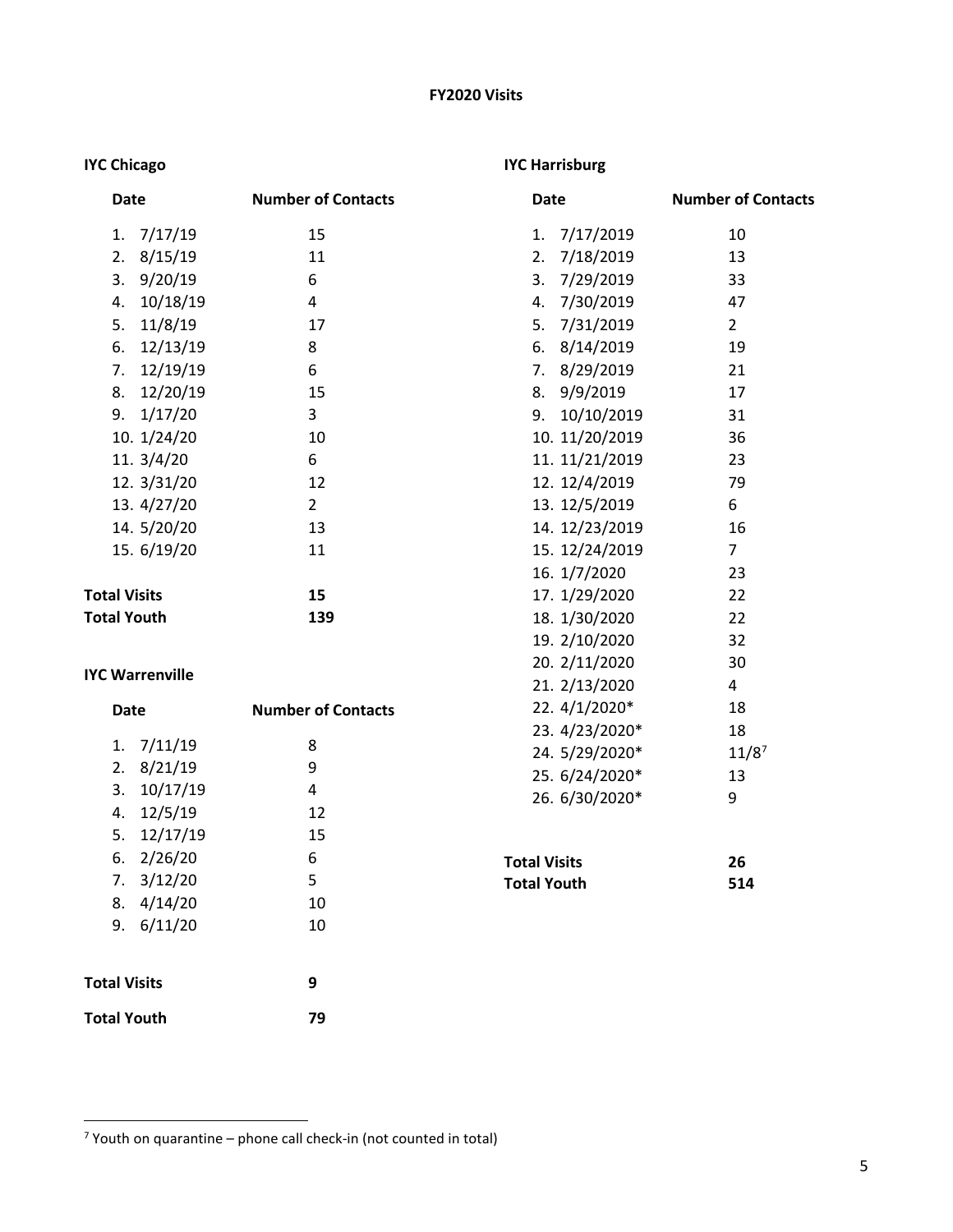# **IYC St Charles**

# **IYC Pere Marquette**

| Date                | <b>Number of Contacts</b> | Date                         | <b>Number of Contacts</b> |
|---------------------|---------------------------|------------------------------|---------------------------|
| 7/11/19<br>1.       | 16                        | 7/10/2019<br>1.              | $\overline{7}$            |
| 2.8/5/19            | 35                        | 7/31/2019<br>2.              | 12                        |
| 3.9/10/19           | 34                        | 3.8/15/2019                  | 10                        |
| 4. 9/16/19          | 12                        | 4. 9/10/2019                 | 12                        |
| 5.9/24/19           | 39                        | 10/11/2019<br>5.             | 11                        |
| 6. 11/1/19          | 13                        | 12/5/2019<br>6.              | 19                        |
| 7. 11/13/19         | 8                         | 1/8/2020<br>7.               | 12                        |
| 8. 12/4/19          | 10                        | 8. 2/6/2020                  | 18                        |
| 9. 1/16/20          | 8                         | 9. $4/2/2020*$               | 6                         |
| 10. 1/30/20         | 6                         | 10. 4/24/2020*               | 5                         |
| 11. 2/19/20         | 29                        | 11. 5/28/2020*               | 3                         |
| 12. 3/24/20         | 29                        | 12. 6/19/2020*               | 4                         |
| 13. $4/14/20$       | 16                        | 13. 6/30/2020*               | 5                         |
| 14. 4/28/20         | 21                        |                              |                           |
| 15.5/13/20          | 19                        |                              |                           |
| 16. 5/29/20         | 18                        | <b>Total Visits</b>          | 13                        |
| 17.6/11/20          | $\overline{7}$            | <b>Total Youth</b>           | 124                       |
| <b>Total Visits</b> | 17                        | <b>Total Facility Visits</b> | 80                        |
| <b>Total Youth</b>  | 320                       |                              |                           |
|                     |                           | <b>Total Youth Visits</b>    | 1,176                     |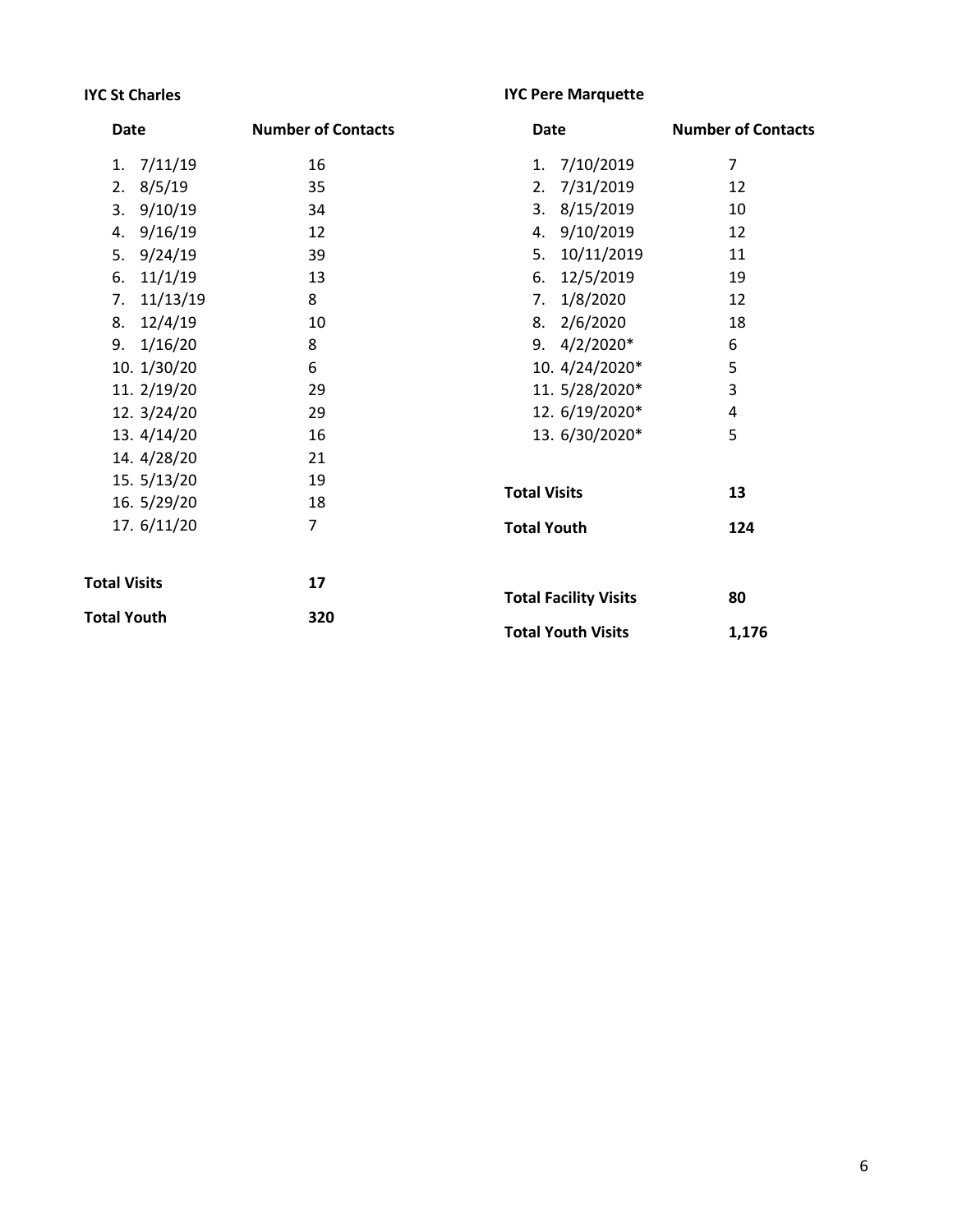### **Spotlight on Facility Specific Issues**

### **IYC Chicago**

Of the 67 discrete issues youth at IYC Chicago brought to our attention in FY2020, two issues encapsulate most of the calls or complaints the Office received - staff/youth relationships and phone restrictions. There were several times throughout the year when youth drew our attention to circumstances where staff mistreated them verbally or physically, demonstrated biased decision-making and general hostility between security staff and the youth in their care. Some youth complained that staff wrote tickets (disciplinary reports) on them that were unjustified for behavior that they did not do and/or they were given discipline (curfews, behavior level drop, set time) that was undeserved. Our Office participated in administrative hearings for tickets when invited by youth and we observed the process to make sure that it was fair and youth were heard. The administrative process was procedurally fair in that youth were given the opportunity to state their side of the story, provide evidence and request witness interviews. The difficulty was that in many instances there was very little objective evidence to prove a youth's guilt or to disprove staff's allegations. Although this issue came up repeatedly at IYC Chicago this year, it was prevalent across all DJJ facilities. When it's youth's words against staff's words, typically the written witness statements by staff are all the evidence necessary to discipline a youth. Our Office recognized that where there was tension between certain staff and youth, and youth believed their complaints about staff and unfair treatment were unaddressed, that tension turned to resentment and disorder.

The other standout issue at IYC Chicago was complaints about the phone system and rules regarding phone use. This system DJJ uses is Securus Technologies, a paid system where loved ones must add money to an account for youth to make timed, monitored calls from their living units. Youth complained that the rules around using the phones in the facility were too restrictive. At one point in the fiscal year, youth were allowed only two 30 minute calls a day with an exception for youth in the Honors Unit who had unlimited calls. If one of those calls was dropped or disrupted for some reason, youth had only one call left for the day. There was no way in the system to recover the lost time. Youth explained how important the phone was to them to stay connected to their family and friends at home and two calls a day were insufficient. Staff explained that these restrictions were put in place to ensure there was equal time for all youth to access the limited phones on the unit. Later in the fiscal year, the administration at the facility did amend the rule, doubling the phone time from two 30 minute calls a day to four.

#### **IYC Harrisburg**

What this Office called "the lamentable relationship" between staff members and youth at IYC Harrisburg in last year's report, persists. Of the 390 issues we documented from the facility, 60 of them included requests to transfer out of the facility and over 50 reflected complaints of staff mistreatment and unprofessionalism. Youth continued to complain about the racist treatment by staff acted out through physical, verbal and emotional abuse. Youth either expressed feeling helpless in the face of this dynamic or pressed all who would listen for a transfer to another facility where things might be better. Of the 15 formal complaints filed by the OIJO to the IDJJ executive staff, 12 were from youth at IYC Harrisburg and 8 were about staff misconduct.

> Jackson\*, a young person at IYC Harrisburg, was escorted to another building to cool down after getting in a fight. The staff escort was a person who has had repeated complaints against him from multiple youth over the years. This staff person helped bring Jackson to the ground, landing with his full weight on top of the young man. Jackson complained that he couldn't breathe, and the staff person adjusted his knee from the youth's back to his neck. The youth was then handcuffed tightly, walked with his handcuffed wrists held up high behind his back so that he was bent over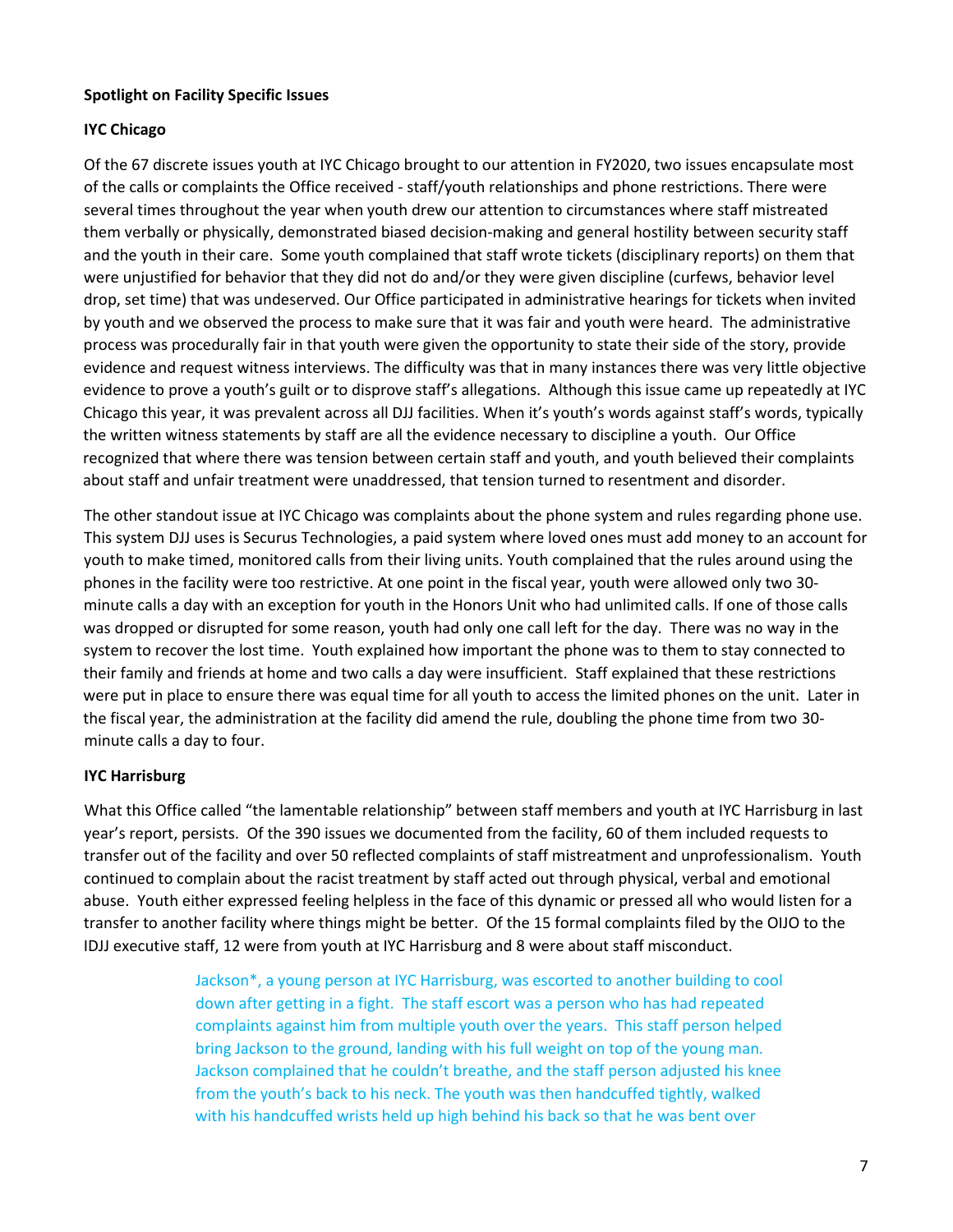with his face toward the ground and placed into a filthy room covered in toilet paper and feces. The staff then called Jackson, a black youth, a racist for fighting a white youth.

Each year this Office observes considerable improvement in the morale among youth due to the good work of the facility administrators. Despite these improvements, and fewer complaints, the cruelty shown to the youth by the brutishness of certain staff remains consistent.

## **IYC Pere Marquette**

As DJJ's smallest, least prison-like facility, this Office rarely received calls from youth at IYC Pere Marquette. There were no clear trends in issues and complaints coming from youth there. On visits, most youth express(ed) no complaints and just hopes for returning home. When there were complaints, youth referenced staff members taking their behavior points unfairly or treating some youth more favorably than others. Other issues included missing property after a facility transfer and delays in aftercare/release planning. Most often, these few issues, were resolved in the youth's favor after this Office referred to the facility administration for response.

### **IYC St. Charles**

At IYC St. Charles, youth often reached out to the OIJO to transfer to another facility. They made these requests for two key reasons. One, in search of better programming opportunities. Two, in search of safe refuge from negative or dangerous relationships.

First, several of the youth at IYC St. Charles had longer commitments, which gave them more time in DJJ to participate in and complete beneficial programs. An issue that arose was that quite a few youth completed the available programming at IYC St. Charles and were left restless and disengaged. Programming opportunities can be educational (eg. school attendance), or treatment based (eg. anger management) or centered on life skills (eg. parenting) and all of these opportunities can be linked to time off youth's sentences. Many youth complained that there wasn't enough fruitful programming opportunities at IYC St. Charles. Sometimes they completed all of them. Sometimes the programs were defunct due to lack of instructors. Sometimes the youth complained that they weren't receiving sufficient cut time for the activities or that the cut time they did receive didn't meet expectations. Youth reached out to the Ombudsman's Office for assistance in transferring to other facilities where they believed they could enroll in available programming. In early March 2020, DJJ celebrated the grand opening of barber programs at IYC Chicago and IYC Warrenville, and a cosmetology program at IYC Warrenville. These programs were highly sought after by the high school graduates at all five youth centers eager for post graduate opportunities.

Second, an abundance of requests for transfers out of IYC St. Charles were because youth felt unsafe. Many young men reached out to the OIJO for assistance when they knew their safety was at risk due to conflicts with their peers. IYC St. Charles consistently has the most fights and assaults among youth. Youth contacted the OIJO when they were aware that staying at the facility would mean imminent harm for them or they would be provoked into fighting. Our Office would referred their requests to administrators or sometimes IDJJ executive staff members, but youth's requests were too often denied or weren't acted upon with enough urgency. The same was true for unit transfer requests. Youth knew best what environments were safe for them and they knew who they could securely spend most of their days around. Their input into their facility and unit assignments were deprioritized. This Office recommends that DJJ listen to the youth first when it comes to their safety and perceived threats because transferring a youth after a fight or an assault does more harm than good.

Another common issue among youth at St. Charles were complaints about the phone. For youth across DJJ, access to the phone for calls outside to loved ones is of prime importance every day. Youth complained that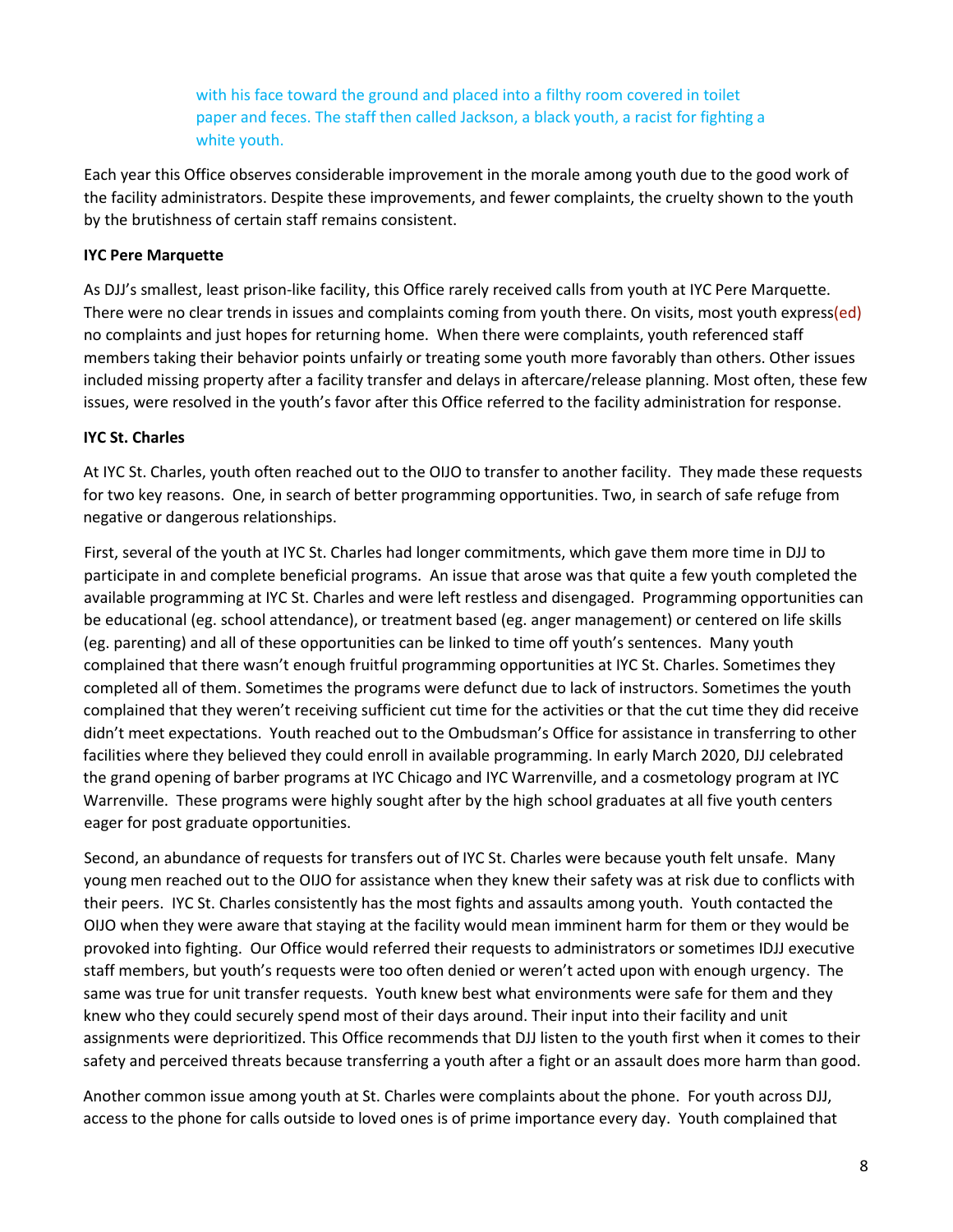there were not enough phones on the unit for everyone to use them freely. Many units had two phones for the youth to share but phones often broke and repairs too often delayed for a week or more. When this happened, youth were forced to share one phone which caused tension among cottage mates. Youth also contacted the OIJO to complain about who they were allowed to speak to on the phones and how often. Each youth was required to submit lists of names and numbers of those they'd like to call regularly. DJJ staff were to collect these lists, investigate the validity and appropriateness of those listed and then enter into the system approved call lists for each youth. Youth contacted the OIJO to complain that it would take weeks for IDJJ staff to approve their phone lists or to make changes to their lists. They would complain that the process was too restrictive and there should be more freedom in who they could call. The OIJO agreed that many of the phone issues could be resolved if youth were given more flexibility in their access to friends and loved ones in community. Youth and their families were still unfairly required to pay for Securus phone calls. Those who couldn't afford those calls could only have monitored calls arranged by their counselors on a weekly basis and only to a select group of approved people. Calls were also restricted based on behavior levels. These restrictions and obstacles led to tension between youth and staff and rarely were the rules in service of youth successfully transitioning back into communities.

# **IYC Warrenville**

Like IYC Pere Marquette, the OIJO did not receive a large volume (number) of complaints and issues from youth at IYC Warrenville in FY2020. The average population at the facility was about 30 young men and women at the start of the fiscal year and about 10 youth by the end. The two issues that came up most often were about facility conditions and restrictions around phone usage. Youth reported to the OIJO several times about basic facility conditions. Youth complained it was too hot on their units and they were finding insects. Youth also complained that they did not have a tv on their unit with working cable<sup>[8](#page-9-0)</sup> or available DVDs. DVDs were regularly donated to the facility for youth to use but even with rotating those movies around the facility, youth often watched and rewatched the same movies multiple times before they were refreshed. Facility or unit conditions are important to the young people in DJJ because their rooms and community spaces are where they spend most of their time. They rely on tv to pass the time on the weekends and after school. Temperature conditions varied widely depending on the weather and regular maintenance of facility systems, but youth felt those fluctuations most acutely as they had no control over those settings or the timeline for repairs. All issues and requests were referred to facility administrators to address.

There were also a few instances where youth complained about the facility's use of phone restriction as discipline. Youth complained that the facility was generally too restrictive with the enforcement of their phone usage. Youth had to earn the highest behavior level and stay on that level for weeks to add loved ones to their phone lists who weren't biologically family. Youth expressed that their calls were monitored more closely at this facility than any other and they lost phone privileges more easily there than at any other facility. While restrictions on phone usage don't violate youth's rights, they contradict the spirit of DJJ's reforms. Restrictive phone lists and revoking phone privileges as punishment sound like relics of corrections/prison culture and are antithetical to typical adolescent culture and normal development.

<span id="page-9-0"></span><sup>&</sup>lt;sup>8</sup> Most TVs on units have no functioning channels without cable. When the cable is down, those TVs are only used for DVDs.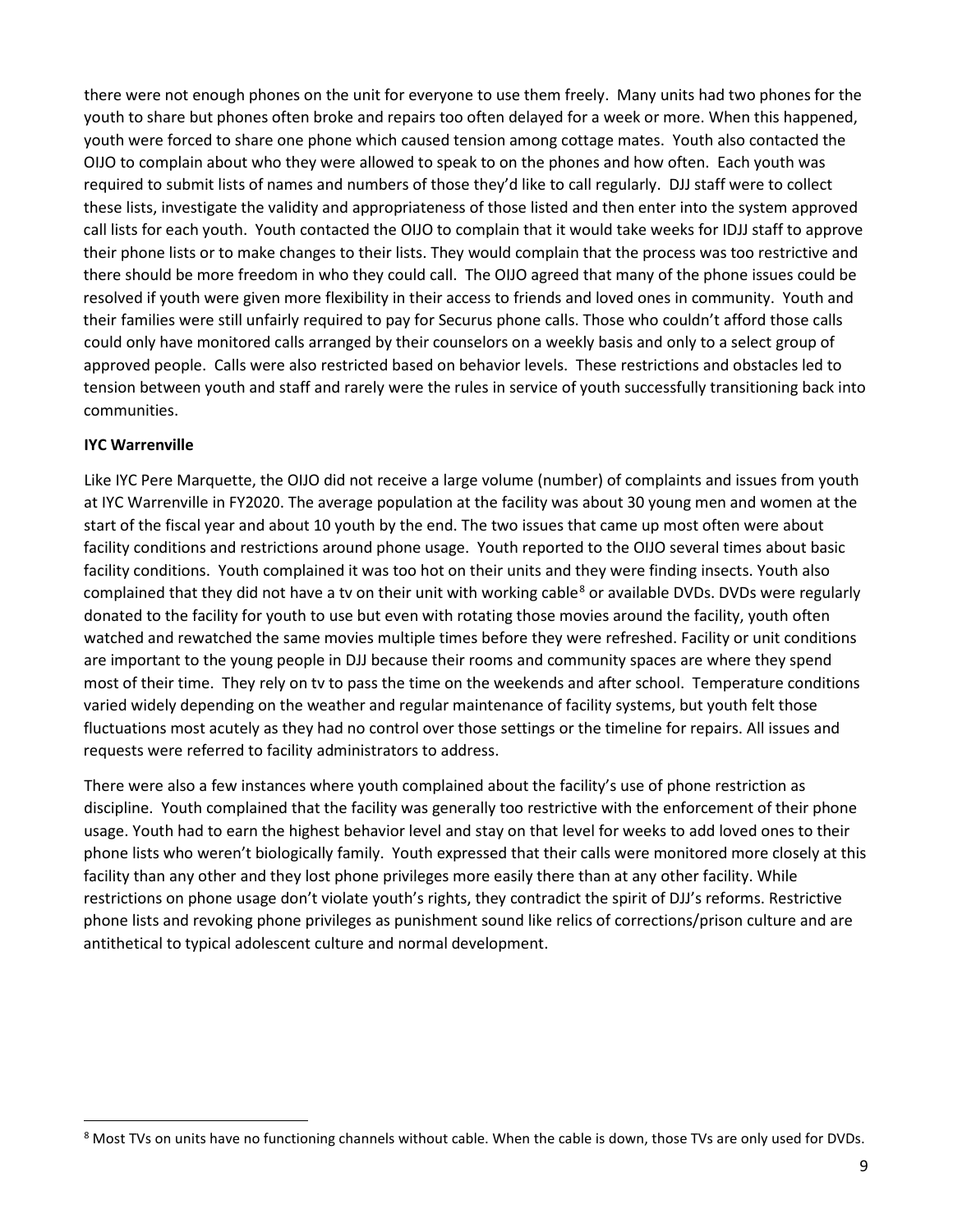#### **Spotlight on Systemic Issues:**

### **COVID-19 [March 2020-June 2020]**

On April 9, 2020, the Ombudsperson's Office published "A Special Report on COVID-19." This special report provided a brief snapshot in time of how the COVID-19 pandemic affected the youth in custody at IDJJ, the IDJJ staff, and the decisions made by IDJJ at the time to manage operations in the face of the disease. The special report detailed the total number of youth in IDJJ custody statewide at the time (159), the number of youth with indeterminate release dates or whose releases could be determined solely by the IDJJ Director (107) and the number of youth with determinate release dates or who whose releases were determined by statute or by an adult court conviction (52). The situation at that time for IDJJ and across the state was fluid and uncertain. The general routine for everyone stopped almost overnight and there was little information available for youth or their families about how things could change day to day. The Special Report was meant to inform the public (as best as possible) of what IDJJ was doing to keep youth and staff safe in the Illinois Youth Centers and precautions taken to minimize exposure and spread of COVID-19. We highlighted new practices like: a screening protocol for people going in and out of the facilities, universal masking, conversion of most in-person visits and programming to virtual status (when possible), and consistent education of youth and staff about the virus and monitoring of youth and staff that they were following all the necessary risk reduction procedures.

Most significantly IDJJ worked diligently to reduce the likelihood of COVID-19 infection and spread by reducing the number of youth in custody. In Mid-March 2020, DJJ halted all new intakes. Then, DJJ increased the frequency of release reviews for youth especially prioritizing youth who were already close to their projected release dates or who met release criteria. These expedited measures could only benefit those young people who were adjudicated delinquent in the juvenile justice system and whose releases were within the IDJJ Director's discretion.

As for the operations of the Ombudsperson's Office, both the Ombudsperson and Deputy Ombudsperson retained access to all IDJJ facilities. We continued visiting with youth in IDJJ custody both in person and virtually using video conference technology. Youth in custody and on aftercare could also reach the Office by telephone. Shortly after the state and local stay at home orders went into effect, the Ombudsperson's Office and IDJJ Director agreed to daily check in calls to stay informed of all COVID-19 updates. Those continued through the end of FY2020.

Youth who tested positive for COVID-19 were immediately quarantined to their room and monitored closely. IDJJ provided them with activities, games and books, etc. to keep them engaged throughout the quarantine period. Other youth who were exposed to the virus were quarantined to their unit with similar access to limited programming and activities throughout the necessary quarantine period. Many of the calls, inquiries and complaints related to the pandemic were about the restlessness and isolation of quarantine. Many youth missed the routine movements of going to the cafeteria for meals or the gym for group activities and of course, the time spent in person with their families and loved ones. The things they looked forward to most in this custody setting were taken away from them for weeks at a time or so materially altered they felt that those things were gone too. The youth expressed that even though they'd already lost their freedom, they somehow felt even less free. They understood that COVID-19 wasn't necessarily any one person's fault, but it didn't make their complaints any less significant. Another common issue during this time were youth concerned that COVID precautions and changes in programming would affect their ability to earn cut time off their commitments. Many youth earn days off their time in custody by completing certain programs (education, mental health, behavior, etc.). Some of those programs often led by staff, contractors and volunteers, were reduced or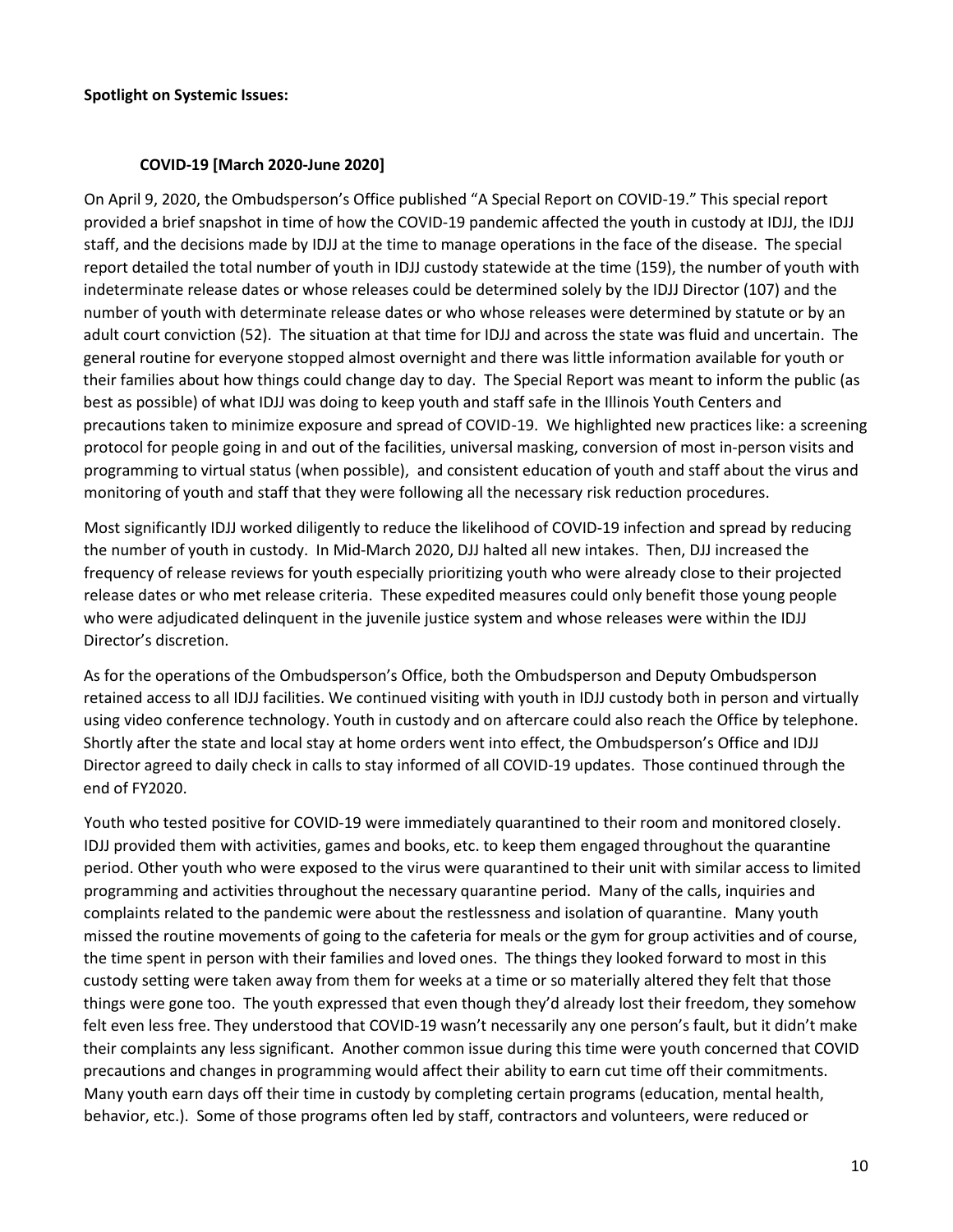postponed due to the stay at home orders or when there were COVID-19 exposures. Many youth were in the middle of completing these programs when things halted and they worried that their progress would be fruitless for reasons out of their control. Our Office brought these concerns to the attention of the IDJJ executive staff and suggested options that would align with COVID safety procedures but would still give the young people their promised opportunities for early release. IDJJ made adjustments to allow youth to continue earning program credits and over time, many programs were successfully converted to virtual settings so there were limited interruptions.

### **Juvenile Sex Offender Treatment**

Back in the FY2018 Annual Report, this Office highlighted the issue of juvenile sex offender treatment in IDJJ. Most specifically we described the issue of young people adjudicated delinquent for committing sexual offenses were mandated to participate and complete a treatment program that seemingly never ended. Youth, and our Office in advocating for them, struggled to understand the clinical benchmarks necessary for successfully completing the treatment program. Most of the youth who required jso treatment in IDJJ custody did not successfully complete the program during their time in custody, so they had to continue treatment in a locked residential treatment center while on aftercare. The programs offered by residential treatment providers also came with uncertain timelines and the concept of "successful completion" was a difficult concept to pin down. We offered two recommendations to address our primary concerns then: provide youth with more clearly defined long and short terms goals for achieving progress in treatment and immediate authorized absence for youth requiring treatment so as to avoid duplication and contradicting treatment goals between DJJ and outside treatment providers. While we didn't receive a direct response to the FY2018 report or to those recommendations, we didn't receive complaints or inquiries from youth in FY2019 about JSO treatment.

In FY2020, however, our Office saw JSO treatment rise again as an issue for the youth mandated to complete it. This time youth complained about how their treatment in residential treatment settings. Youth adjudicated delinquent of juvenile sex offenses and referred for treatment in Illinois residential treatment settings usually receive treatment from one or more of these providers: Nexus-Indian Oaks Family Healing in Manteno, IL ("IOA"), Nexus-Onarga Family Healing in Onarga, IL ("Onarga"); and Riveredge Hospital in Forest Park, IL ("Riveredge"). The first issue is a lack of options.

Several young people were placed at IOA for treatment on aftercare and/or authorized absence during FY2020. They complained of the treatment there to this Office, their families and their IDJJ aftercare specialists. Youth complained that the staff mistreated them both physically and emotionally, that the treatment was ineffective, food was inadequate and their complaints to treatment staff were ignored. When the issues became too great for them, one youth ran away and a few youth were removed from the program. When that happened, they were returned to IDJJ custody. Once returned, these youth still required JSO treatment and were left with the same limited set of options. They might be told to return to IOA where they struggled and IOA can refuse to accept them back. If that path is blocked, they'd be offered to Riveredge or Onarga who could also deny them based on their background, level of need, past experience, lack of available bed space or some combination of those things. Then, it's just a waiting game for the youth who have to sit in custody waiting to be accepted to a place they likely don't want to be that is only slightly less carceral than DJJ custody. To be clear, this Office isn't staffed with specialized clinicians and we aren't second guessing the decision of such clinicians or the local courts who say that these youth need treatment. We do question the process and the availability of resources to match the obligations these youth and their families face. Where the state says these youth have these needs and they need to be met in very specialized ways, then the state should be held to the high standard of meeting these high needs. The options as they stand right now are inadequate.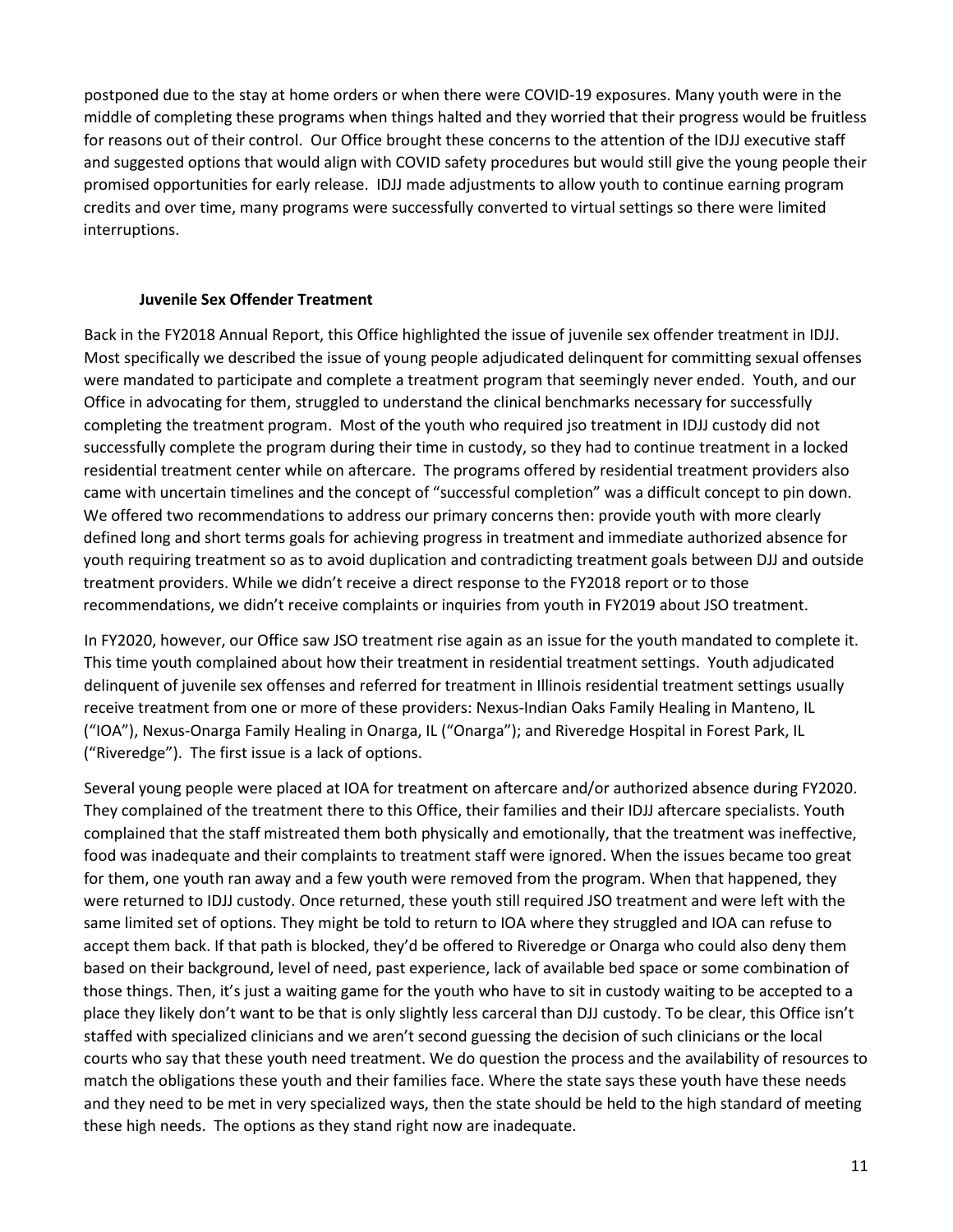The issue of limited options also applies to IDJJ facility assignment. Currently, IYC Harrisburg is the only facility designated for providing juvenile sex offender treatment. Every young man committed to IDJJ for a juvenile sex offense or otherwise required to complete JSO treatment are automatically assigned to IYC Harrisburg regardless of the length of their commitment, where they're from in the state and if it's otherwise the right fit for that youth. Youth in IDJJ who don't feel safe at their assigned facility because they have been harmed by staff or their peers or are experiencing threats of harm can typically request a transfer to a new facility where they'll feel safer. Youth in IDJJ who graduate high school and want to enroll in one of the newly opened barber colleges at IYC Chicago or IYC Warrenville can typically request a transfer to one of those facilities to begin their studies. JSO youth are not given any of these options. No other category of offense is as restrictive and limiting to IDJJ youth as the JSO category. This kind of blanket policy is out of step with the Department's intentions of treating youth as individuals with individual needs and strengths.

### **Delayed Release**

The process for discharge of a minor from DJJ supervision begins upon his/her commitment to DJJ by the committing court. Typically, the minor is assigned to reside at one of DJJ's five youth centers for a period of time. Eventually, the minor is released to aftercare (formerly called parole). After successful completion of a term of aftercare, the minor is discharged from DJJ's correctional supervision.

Generally, minors committed to DJJ have an indeterminate sentence. With the exception of minors committed to DJJ as Habitual Juvenile Offenders<sup>[9](#page-12-0)</sup>, Violent Juvenile Offenders<sup>[10](#page-12-1)</sup>, or for the offense of First Degree Murder<sup>[11](#page-12-2)</sup>, a minor does not have a court ordered or statutorily mandated date of release to aftercare or date of discharge from DJJ. However, the commitment terminates and the minor must be discharged from DJJ on or before their 21st birthday<sup>[12](#page-12-3)</sup> or after serving the maximum time an adult would serve for the same charge, whichever occurs first.<sup>[13](#page-12-4)</sup> Youth with Extended Jurisdiction Juvenile sentences are committed to DJJ with both a juvenile sentence and an adult sentence. The juvenile sentence is indeterminate, and the adult determinate sentence is held in abeyance. However, if the youth trigger the adult sentence by committing a new offense or violating conditions of their juvenile sentence they will have to serve the adult determinate sentence.<sup>[14](#page-12-5)</sup> Minors prosecuted and sentenced as adults also have determinate sentences.

Similarly, other than those excepted above, there is no minimum time that committed youth must spend in DJJ's physical custody. The Director of DJJ determines when youth are released from custody to aftercare.[15](#page-12-6) According to DJJ, the Target Release Date (TRD) is the anticipated date on which the minor will be released from custody to aftercare. The TRD is based upon a formulaic calculation devised by DJJ. The type of offense and number of prior findings of delinquency are the primary considerations in determining the TRD.

The TRD is not an immutable date. It may move up or back depending on factors from the youth's behavior to his/her programming needs. The TRD and process for setting it is transparent. Youth review the original TRD calculation sheets and are told how they can earn an earlier TRD or later one. According to DJJ, the TRD is a target date established for the purpose of setting consistent guidelines in determining youth release dates.

<span id="page-12-4"></span>

<span id="page-12-0"></span><sup>9</sup> 705 ILCS 405/5-815

<span id="page-12-1"></span><sup>10705</sup> ILCS 405/5-820

<span id="page-12-2"></span><sup>11705</sup> ILCS 405/5-750(2)

<span id="page-12-3"></span> $12$  The Juvenile Court Act only applies to minors. A minor is a person under the age of 21 years old. When a minor reaches the age of majority (21 years), the juvenile court system loses jurisdiction over him/her.<br><sup>13</sup>705 ILCS 405/5-750(3)

<span id="page-12-5"></span><sup>&</sup>lt;sup>14</sup> A fixed court ordered prison term prescribed by statutorily mandated sentencing guidelines.

<span id="page-12-6"></span><sup>15730</sup> ILCS 5/3-2.5-20*; 705* ILCS 405/5-750(3.5)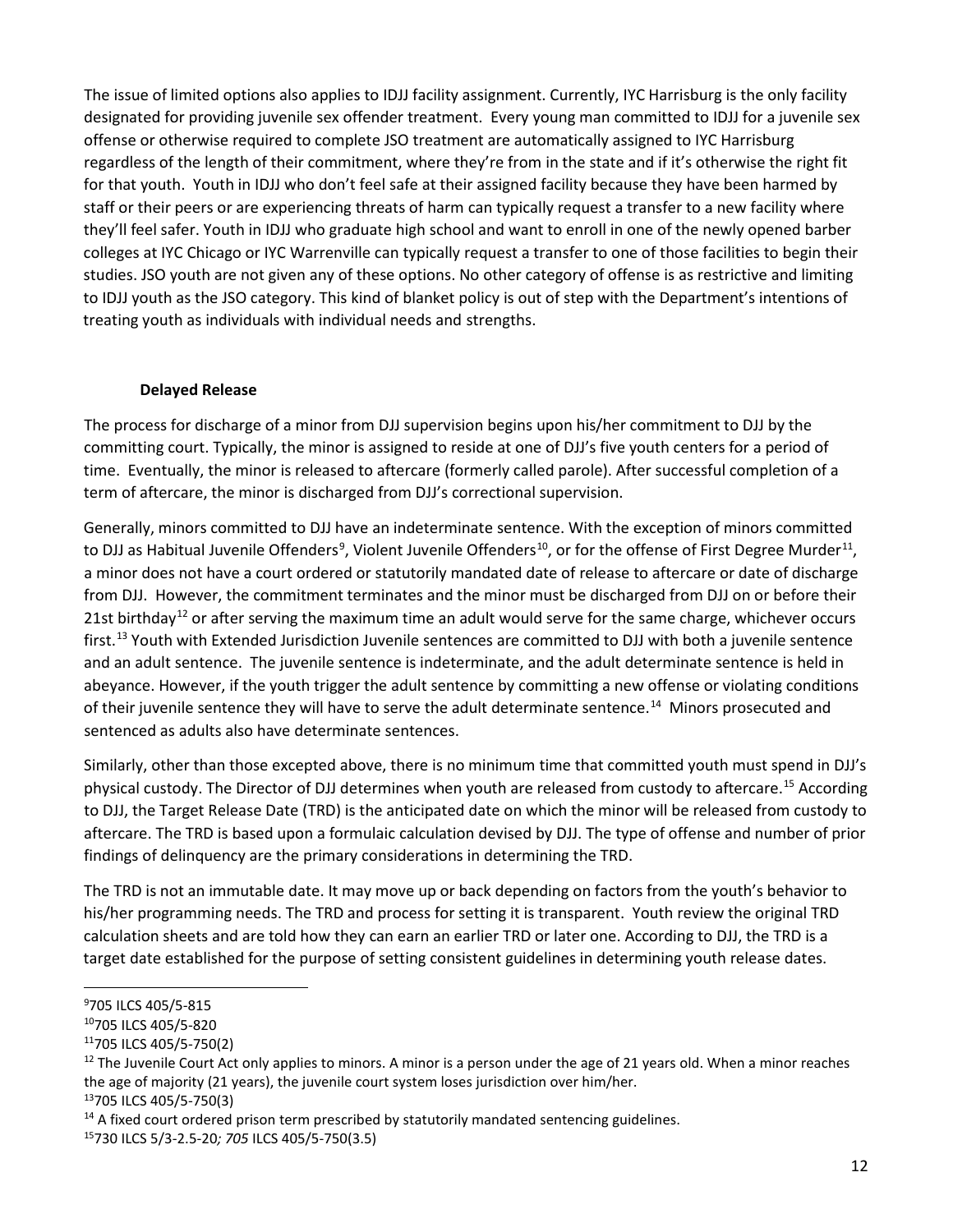"There is no requirement to hold [youth] until their TRD date and there is no right to be released [to aftercare] on the TRD date."

Though it is not a fixed sentence term, the TRD creates an expectation of release for youth, parents, guardians, staff members and external partners and stakeholders. DJJ has the authority to thwart those expectations either before or after the TRD. Once a youth has met all of the conditions for release and the Director either approves a youth or should approve a youth for release, an expectation of prompt release is justified. The OIJO believes that a right to release is created.<sup>[16](#page-13-0)</sup>

# **Lack of Approved Housing**

The primary reason why youth were held past their approval date or TRD was lack of housing. Occasionally, when housing was an issue, the Director delayed release approval for youth otherwise eligible for release. Most of the youth that suffered this delay were youth with both DJJ and DCFS involvement in their lives - dually involved youth. The dual involvement was too often a hinderance to release rather than a help.

When DCFS was the youth's guardian, DJJ did not take primary responsibility to determine his/her housing while on aftercare. DCFS was responsible for the housing portion of pre-release or aftercare planning. Even though DJJ had a no decline option for residential placement, they did not immediately step in on behalf of youth to provide housing. Because of lengthy delays in providing housing for youth and numerous complaints by the Ombudsperson's Office described in earlier annual reports<sup>17</sup>, DJJ and DCFS began working more closely in planning for youth housing post release. To be sure, the housing situation improved. However, youth remained in custody past their TRD or would-be release approval dates.

Both DCFS and DJJ struggled to find appropriate residential placement and residential treatment for "difficult to place" youth. These were youth with a history of running away from residential placement; juvenile sex offender (JSO) designations or alleged incidents of sexual acting out behavior; allegations of setting fires; intensive mental health treatment needs; and a history of behavioral challenges. Investigations by the Ombudsperson's Office revealed that some of the concerns that hindered or barred residential placement were remote, exaggerated or questionable.

> Terry\* served about 14 months in custody on a class 2, 3 and 4 offenses. She completed substance abuse treatment and thereby earned a release review. Terry was deemed appropriate for release on June 24, 2019. Her release was conditioned on approval of her interstate compact. On August 1, 2019, DJJ's interstate compact and her placement with her parents was approved. DCFS also required an approved interstate compact, and court approval for Terry to go home. The decision on DCFS's interstate compact was due in mid-August 2019, but the court date wasn't scheduled until late September 2019. The OIJO recommended DCFS ask for an earlier court date

<span id="page-13-0"></span><sup>&</sup>lt;sup>16</sup>It is analogous to the situation that resulted in a five million dollar settlement against Cook County Jail for the practice of holding detainees after they were ordered released by a judge. It is also much like the hundreds of youth under DCFS care who the former DCFS Director referred to as "stuck kids." Stuck kids floundered in restrictive psychiatric hospitals long after they were cleared for discharge as they waited to be placed in homes or residential treatment facilities. Unfortunately, for some youth it can be days, weeks and even months after they are or should be approved for release before they are actually released to aftercare.

<span id="page-13-1"></span> $17$ We reported in our FY2018 and FY2019 Annual Report the systemic issue of youth held in custody after they are approved for release, or eligible for release but continued primarily for housing reasons. Most of those youth were DCFS wards, but not exclusively. The issue precipitated DJJ's contracting with no-decline residential facilities for youth that are deemed difficult to place.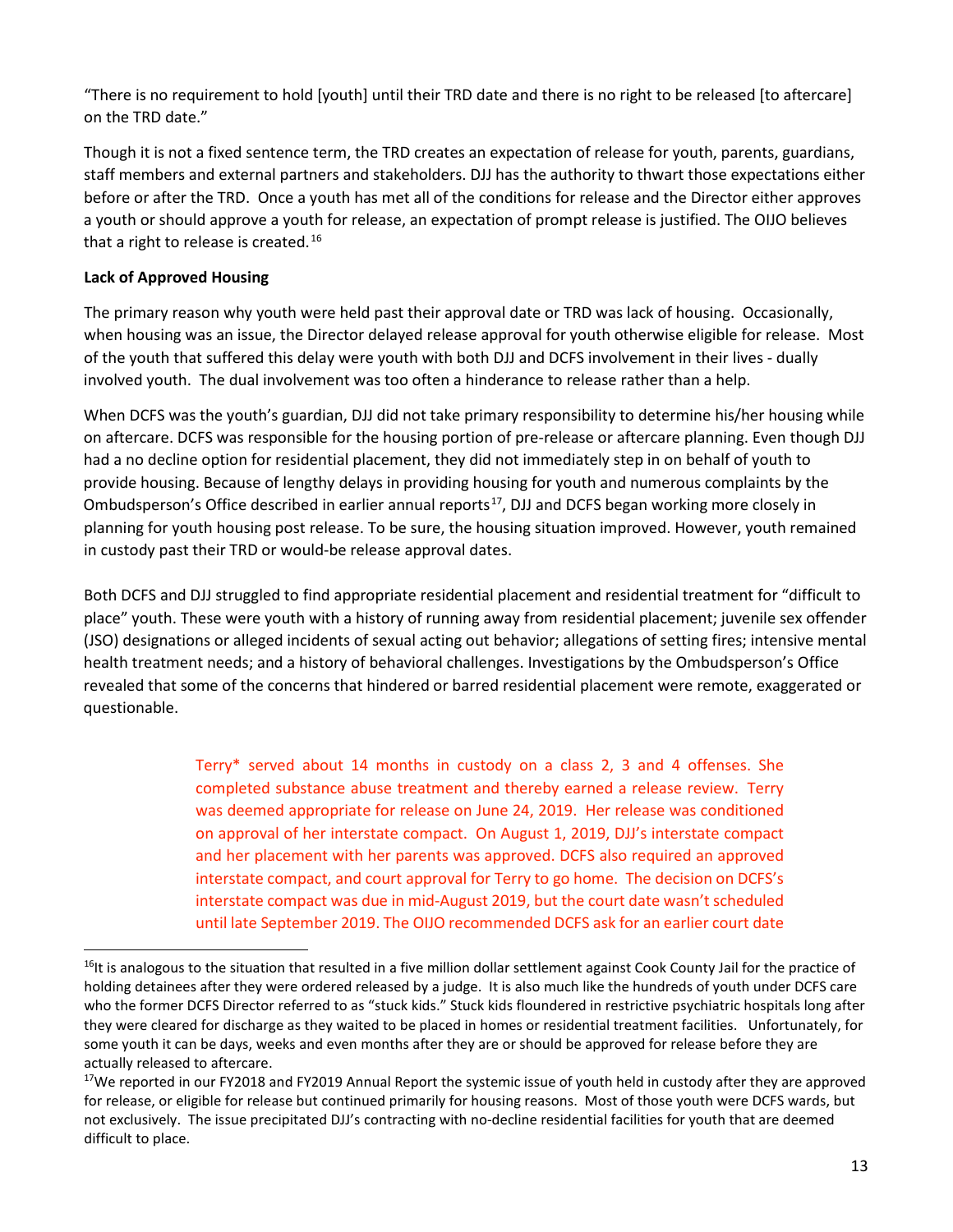to request that the judge order Terry's return home and give permission for an extended visit with her parents while the DCFS interstate compact was pending. The OIJO noted that DJJ was the agency responsible for supervising Terry while on aftercare and further recommended that if DCFS needed separate monitoring of Terry's out of state visit with her parents a CASA could be appointed. None of the OIJO recommendations were implemented. Terry was not released to her parents until December 2019.

Caleb\*, 16 years old and under the guardianship of DCFS, complained that he was denied an opportunity to live with family. He was past his TRD despite his efforts to make sure he would be released when approved. Caleb was in DJJ for over 15 months on a Class 3 offense. His original TRD was June 12, 2019. His final TRD was June 25, 2019. He earned a release review in March 2019 but was continued to June 2019 primarily because of lack of DCFS placement. In May 2019, after contact from and extensive communication with his grandparent, who lived out-of-state with a partner and a cat, and who went fishing every day, the OIJO recommended that DCFS investigate the possibility of placing Caleb with his grandparent while they sought residential placement, if not permanently. DCFS refused to entertain the possibility of placement with his grandmother because of past serious intra-family issues between him and his siblings that did not involve his grandmother. In early July 2019, DJJ approved Caleb for release. Caleb was not released to residential placement until late July 2019. That was more than three weeks after his release approval, four months after his earliest possible release and over two months after he communicated the mutual desire that he live with his grandparent.

Katina\* lingered in custody awaiting a DCFS approved placement after a history of running from placement to her mother. As Katina approached her 18th birthday, she refused residential placement and determined she would wait in custody until she turned 18 years old or DCFS approved return home to her mother. Katina chose months of locked custody over further involvement with DCFS.

#### **Administrative processing delays**

Administrative processing delays at the Illinois Youth Centers resulted in some youth spending up to a week or more in custody after they were approved for release to aftercare. The administrative process for youth seemingly required only the signing of prepared paperwork by youth and parents or guardians, warrant checks and finalizing travel arrangements. While many youth were released within a couple of days after approval. When there were delays, it was the most opaque portion of the release process. The precise reason for delays in release was often shrouded in mystery, required several follow up questions and emails and resolved too late for timely release.

#### **Transitioning from Detention Centers to DJJ**

The pandemic and other circumstances of some youth cases exposed an unfair process. Safety measures required because of the pandemic meant that youth remained in detention centers for sometimes lengthy periods after court ordered commitment to DJJ. Furthermore, DJJ had no mechanism for assessing youth at detention centers to determine whether placement in an IYC was appropriate.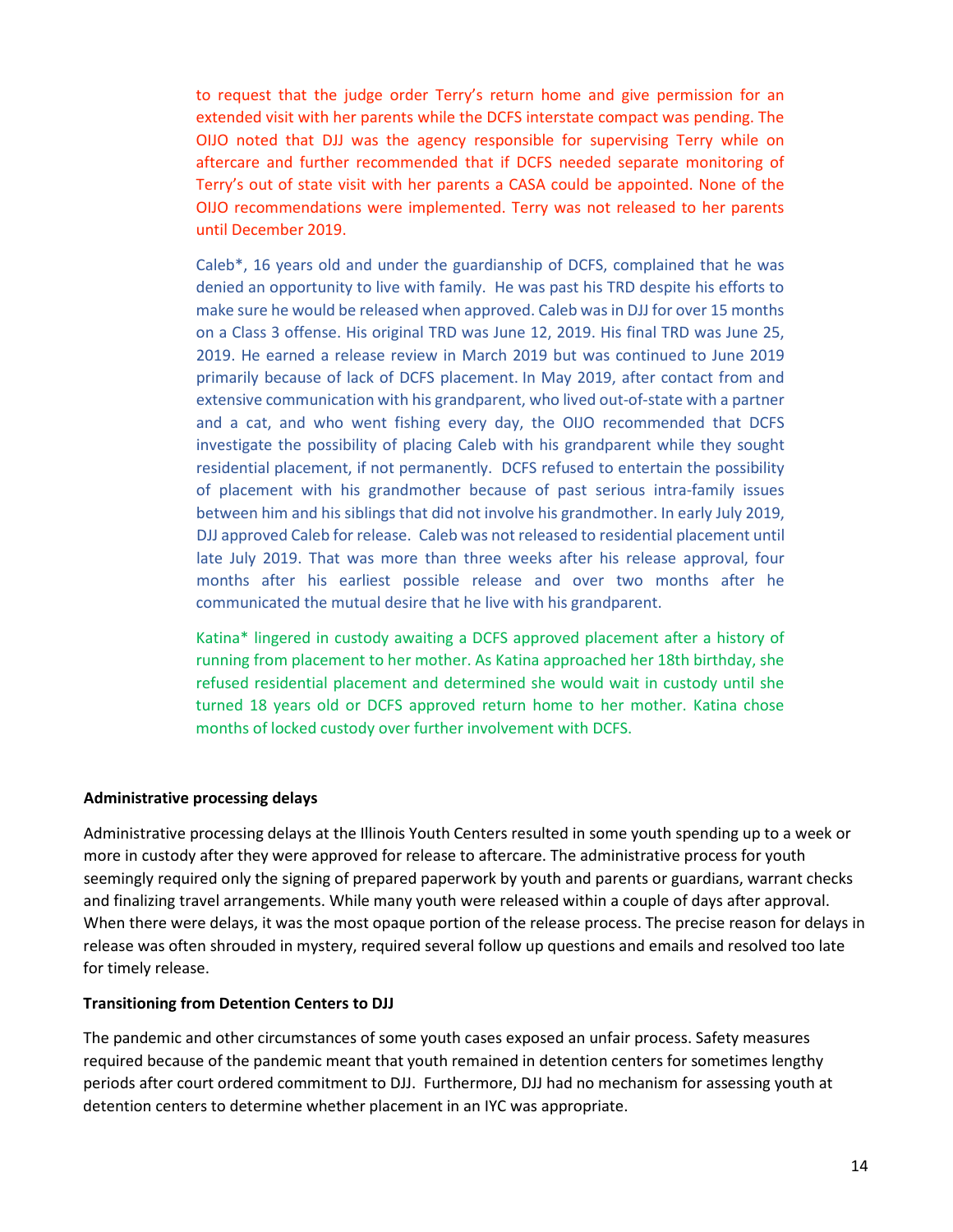The extended stay in detention centers also revealed that DJJ's minimum 90-day stay and custody calculation adjustment that began at the date of admission rather than the date of commitment to DJJ was inequitable. The 90 days minimum TRD policy required that if the youth's calculated TRD was less than 90 days, DJJ assessed a 90 days TRD date. Thus, youth that were held in county detention centers for longer periods of time after commitment to DJJ could have TRD dates that resulted in those youth spending more total time in custody than similarly situated youth who were admitted to DJJ facilities more quickly. This was particularly applicable for youth with relatively minor offenses, lengthy stays in detention, or substantial pre-sentence credit. DJJ revamped the procedure to ensure that for youth who remained in detention because of the pandemic, calculations began at the day of commitment rather than the date of admission.

The collateral but more complicated issue for the same subset of youth was that the current method for calculating TRDs is misaligned with the research showing the harm caused by lengthy stays in correctional settings. The TRD calculation method assigned a specific length of stay number to certain offenses. Presumably, the more serious the offense, the longer the length of stay. However, the method did not consider how long a youth was in custody prior to arriving at DJJ's door.

If DJJ determined that it was appropriate for a youth to spend 16 months in custody based on a new Class 2 offense, plus prior adjudications, youth who spent less time in detention prior to commitment to DJJ could have an overall shorter length of stay than a youth who spent so much time in detention before commitment that their TRD calculation triggered the 90-day minimum stay add on. Additionally, not infrequently, judges would grant no pre-sentence credit days or a reduced number of pre-sentence credit days for the time youth spent in detention or on electronic monitoring. DJJ is reviewing this issue for possible restructuring of the TRD calculation model.

> Bart\* wasfound delinquent and subsequently committed to DJJ on April 4, 2020, after spending eight months in custody for an offense he committed on August 9, 2019. It would be a Class 4 felony if committed by an adult. Because of Covid-19 precautions, he was not admitted into an IYC until July 29, 2020. After his commitment to DJJ, but prior to his admission, his mother requested that Bart receive an assessment and be released from the detention center to aftercare when pandemic protocols allowed. DJJ did not have a protocol in place to assess and, if appropriate, send a youth directly from detention to aftercare, even though there was a statute that permitted it.

> Because of the lower-class offense, pre-sentence credit $18$  and minimal previous adjudications, Bart was admitted to DJJ with a TRD calculation date of May 7, 2020 (over 2 months prior to his actual admission date and less than the 90-days minimum). When the 90-days add on was calculated, his TRD date was October 27, 2020. Agreeing with the OIJO position, DJJ recalculated the 90 days add-on from the date of commitment. Bart's new TRD date of July 3, 2020 was still prior to his actual admission date. Because there was no assessment procedure in place, Bart could spend 11 months in custody for an offense DJJ deemed a 3- or 4-month length of stay appropriate.

#### **Pre-sentence Credit**

As in Bart's case, occasionally, local judges failed to give any or all of the pre-sentence credit to youth committed to DJJ. After commitment to DJJ, youth had little to no access to the attorneys that represented them. DJJ did not reach out to the committing courts for correction of pre-sentence credit. Most youth did not know that they were entitled to pre-sentence credit and other youth were unaware that they did not get it. When discovered,

<span id="page-15-0"></span> $18$ Bart did not receive pre-sentence credit for the total number of days he spent in pre-trial detention.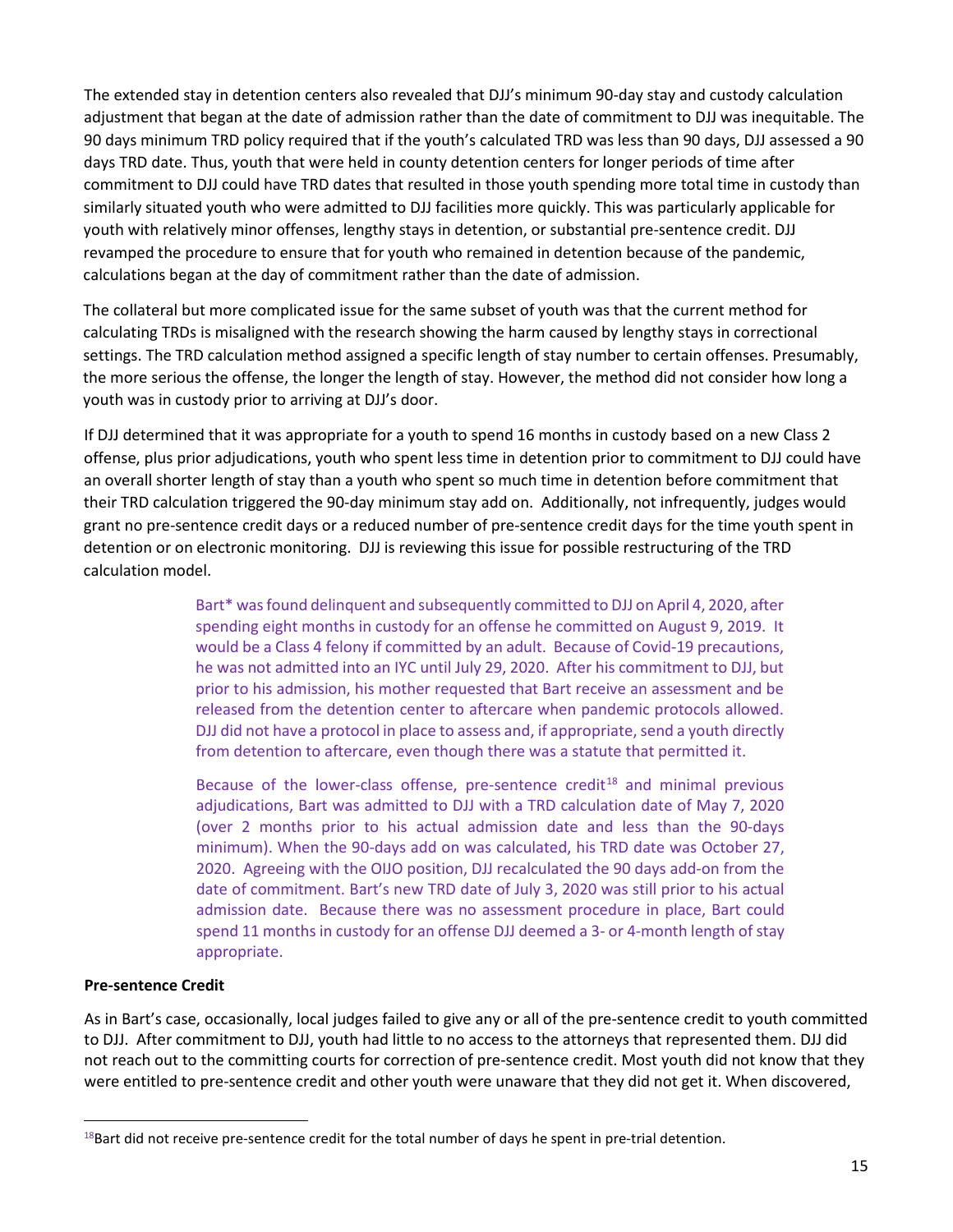the OIJO reached out to youths' former attorneys on their behalf to advise them of the error and request corrections. During the Covid-19 shutdowns, it was difficult to reach attorneys and more difficult to get the cases corrected. Consequently, an unspecified number of youth had TRD dates calculated without regard to the amount of time they spent in custody prior to their commitment to DJJ.

## **Lock-out Situations**

Occasionally, a youth and DJJ found out after release approval that the parent or guardian refused to allow the youth to return home. There were no friends or relatives willing or appropriate to provide housing for them. They were locked out and DCFS was called. It was a process fraught with confusion and delay. The Ombudsman's Office learned that DCFS and DJJ leadership were working on improving the coordination between both agencies on how to manage the releases of "locked out" youth.

### Recommendations:

- 1) A review of the efficacy of DHS's Comprehensive Community-Based Youth Services (CCBYS) and youth serving residential placement and treatment providers in Illinois, paying particular attention to their staff's capacity to adequately serve youth with high mental health and/or behavioral needs; youth that may act out aggressively against authority; youth that have extensive delinquency backgrounds; older youth under DCFS guardianship requesting to return to family; youth that are homeless; and other youth with unique and complex issues.
- 2) Development of community-based, non-custodial housing units in the youth's communities similar to transitional or independent living programs (TLP/ILP) with connections to academic, vocational and social service resources for youth whose release is delayed due to lack of housing options, and for older youth preparing to transition from DJJ back to community or age out of DJJ/DCFS.
- 3) Establishment of emergency beds at the "no-decline" residential facilities that allow for immediate placement of youth, including youth under DCFS guardianship.
- 4) Elimination of the 90-days minimum TRD calculation by DJJ.
- 5) Calculation of youth TRDs that include the number of days a youth spent in custody prior to commitment to DJJ to ensure the youth's total length of stay is consistent with what DJJ determined was appropriate for the offense committed and prior background.
- 6) Creation of a protocol for assessing youth prior to admission to a DJJ facility to calculate the appropriate TRD date, placement or aftercare status.

#### **Double Supervision**

Some youth released to aftercare were supervised by both a state paid aftercare specialist and a county paid probation officer. The OIJO has termed this occurrence "double supervision." Several county juvenile court systems engage in this practice.<sup>[19](#page-16-0)</sup> Double supervision occurred when youth released from DJJ custody to aftercare were still on probation for another case. Others were placed on probation for a pending or new offense (typically less serious) after they were released to aftercare.

<span id="page-16-0"></span><sup>&</sup>lt;sup>19</sup> The OIJO met youth from Johnson County, Christian County, Ogle County, Champaign County and Peoria County on double supervision and learned that it was common in many other counties.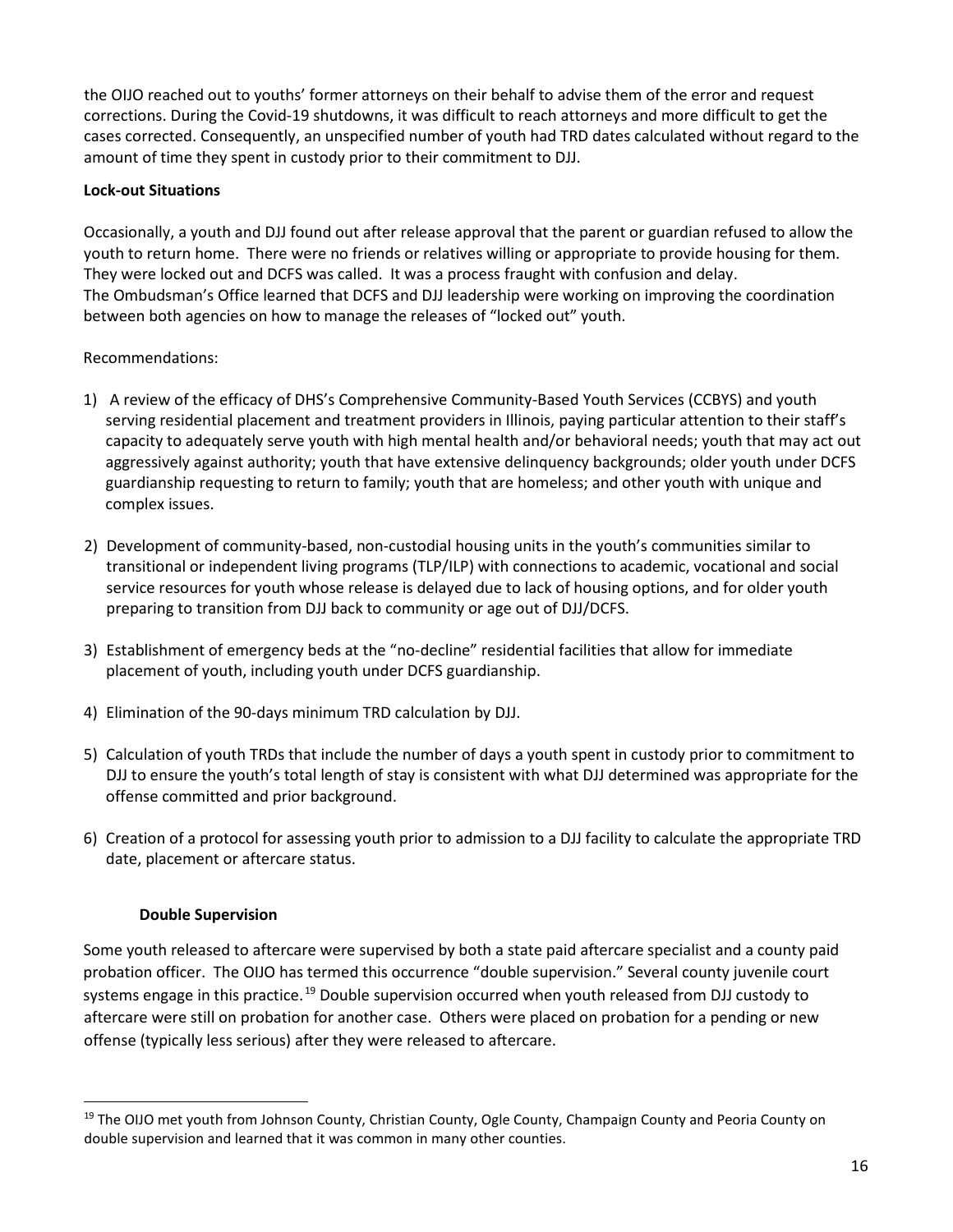Courtney\* was arrested on a new charge while on probation. The probation department filed a petition to revoke the probation. The judge committed Courtney to the Department of Juvenile Justice on the new case. Rather than terminate the probation unsatisfactorily and close the old case, the probation department withdrew the petition to revoke and continued the probation case even though Courtney was in DJJ custody. Courtney will be on both aftercare and probation when released from DJJ custody. Surveillance by both an aftercare specialist and a probation officer all but guarantees that Courtney will not successfully complete aftercare or probation and cycle in and out of DJJ custody on aftercare or probation violations with all the collateral consequences attended thereto.

There is no evidence that paying two adults to supervise one youth reduces recidivism or enhances public safety. There is a history in juvenile justice of repeatedly putting a tremendous amount of resources into services and interventions that bring us no closer to protecting the public or helping youth abstain from committing crimes and live safe and law-abiding lives. Aftercare and probation often share parallel supervision models and goals. In some jurisdictions, probation officers supervise youth on aftercare. Therefore, the rational applied to probation has applicability to aftercare. The roles need not be duplicated in the lives of a young person and his/her family.

There is also ample research that shows traditional probation models focused on surveillance and control have a limited impact on youth recidivism. "Probation terms should be only as long as is necessary to connect youth with any needed supports and services in their communities and should be designed to minimize disruption to young people's lives and development. In the long run, probation agencies should be working to bolster and reinforce community capacity to meet the needs of youth and their caregivers, and to promote public safety without relying on the juvenile justice system and its associated risks for youth."<sup>[20](#page-17-0)</sup> This admonition aimed at probation departments has particular applicability to aftercare as well.

Three reasons to limit juvenile probation terms:

- **•** Minimize harm to youth. Juvenile probation can impose onerous requirements on youth and families, subject youth to harmful biases, and lead to deeper entrenchment in the juvenile justice system.
- **•** Use limited resources inside and outside the justice system efficiently. Reducing probation caseloads by shortening terms creates time for probation officers to forge stronger connections with communitybased service providers and frees up resources that can reinforce community capacity outside the justice system.
- **•** Advance racial equity. Prioritizing youth access to the community-based supports and services they need can minimize the likelihood of justice system entrenchment for youth of color.<sup>[21](#page-17-1)</sup>

The reasons sighted for reduced terms of probation corresponds to the reasons why two surveilling correctional officers is more worrisome than reassuring. Having two correctional authorities surveilling and controlling a young person naturally heightens the risks associated with juvenile and criminal legal system involvement and diminishes public safety.

> DeSean\* was back in DJJ custody for a violation of probation. He was previously committed to DJJ for one of two cases he committed within two months of each other. He successfully completed aftercare and was discharged from DJJ. He was

<span id="page-17-0"></span><sup>&</sup>lt;sup>20</sup>According to a guide titled, TRANSFORMING JUVENILE PROBATION; RESTRUCTURING PROBATION TERMS TO PROMOTE SUCCESS, published on The Annie E. Casey website on April 27, 2021.

<span id="page-17-1"></span><sup>&</sup>lt;sup>21</sup> https://www.aecf.org/resources/transforming-juvenile-probation-terms.